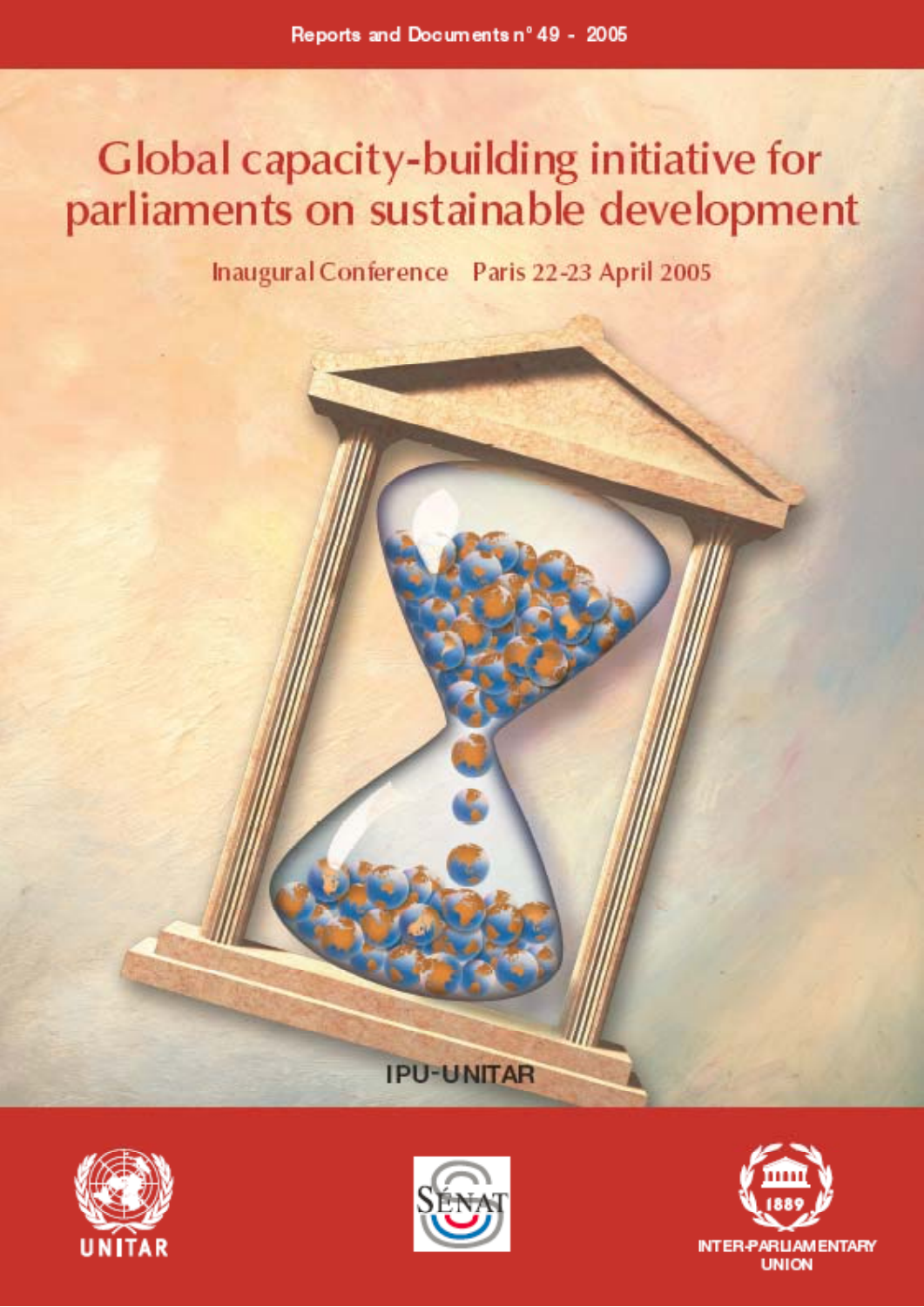# **Global capacity-building initiative for parliaments on sustainable development**

**Inaugural Conference** 

**Paris 22-23 April 2005** 

**IPU-UNITAR**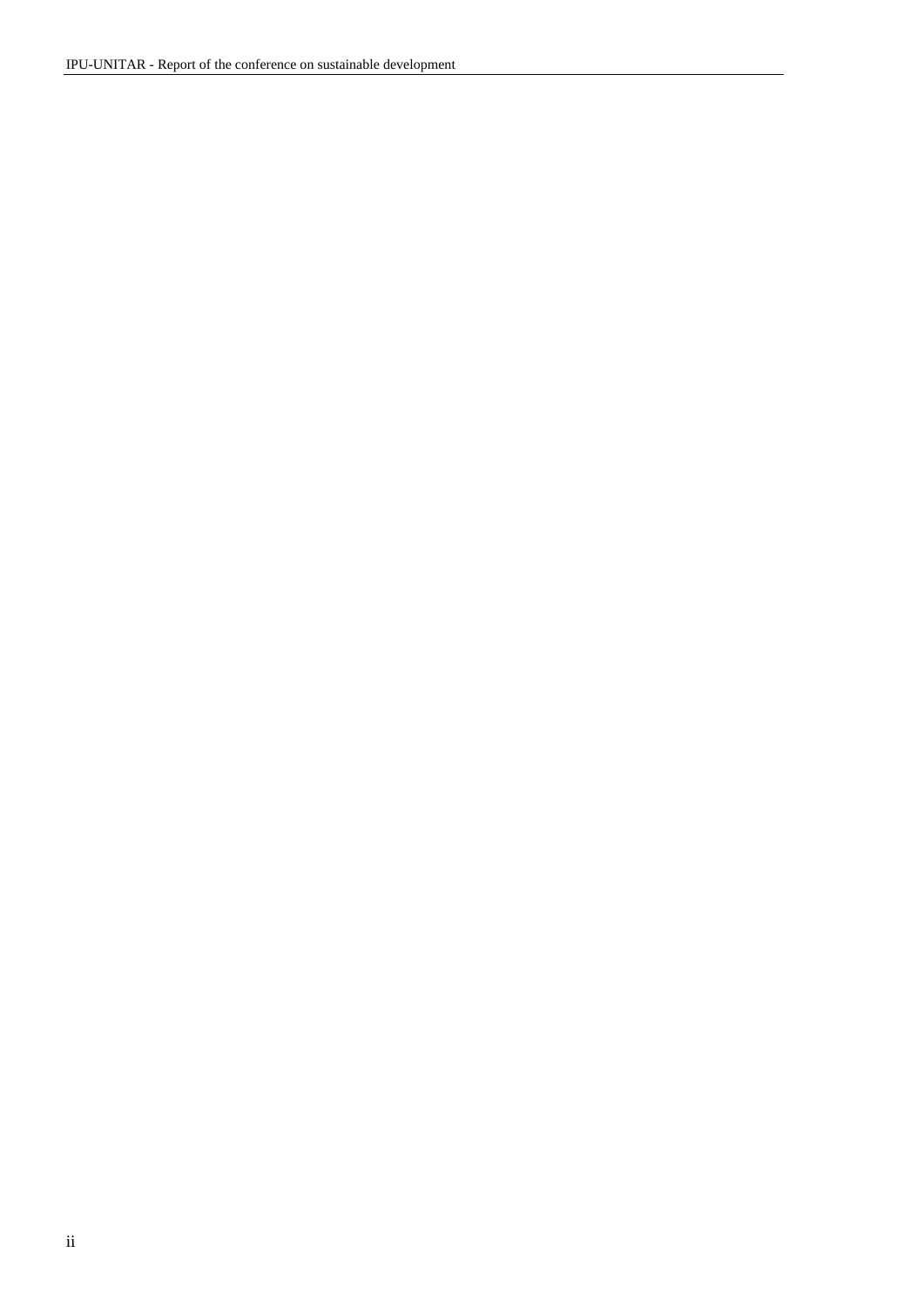# **TABLE OF CONTENTS**

| <b>FOREWORD</b><br>iii                                                                                                                                                                                                                                                            |                         |  |  |
|-----------------------------------------------------------------------------------------------------------------------------------------------------------------------------------------------------------------------------------------------------------------------------------|-------------------------|--|--|
|                                                                                                                                                                                                                                                                                   |                         |  |  |
| <b>OPENING SPEECHES</b>                                                                                                                                                                                                                                                           |                         |  |  |
|                                                                                                                                                                                                                                                                                   |                         |  |  |
| Robert DEL PICCHIA, Senator, Vice-President of the Foreign Affairs Committee, France<br>Nathalie KOSCIUSKO-MORIZET, Member of the French National Assembly, President of the Study Group<br>on Health and Environment                                                             | $\,1$<br>$\overline{2}$ |  |  |
| Marcel BOISARD, United Nations Assistant Secretary-General, Executive Director of the United Nations Institute for<br>Training and Research (UNITAR)                                                                                                                              | 3                       |  |  |
| Anders B. JOHNSSON, Secretary General of the Inter-Parliamentary Union (IPU)                                                                                                                                                                                                      | $\overline{4}$          |  |  |
| KEY SUBSTANTIVE CHALLENGES: IMPLEMENTING THE WORLD SUMMIT ON SUSTAINABLE                                                                                                                                                                                                          |                         |  |  |
| DEVELOPMENT AND THE MILLENNIUM DEVELOPMENT GOALS                                                                                                                                                                                                                                  | $\overline{7}$          |  |  |
| INTRODUCTORY STATEMENTS OF THE EXPERTS PRESENTING THE CONCEPT OF SUSTAINABLE DEVELOPMENT<br>Nitin DESAI, Former Under-Secretary-General for Economic and Social Affairs of the United Nations<br>Tariq BANURI, Director of the Asia Centre of the Stockholm Environment Institute | 7<br>7<br>8             |  |  |
| PARLIAMENTARY PERSPECTIVES AND INSIGHT IN ADVANCING THE SUSTAINABILITY AGENDA                                                                                                                                                                                                     | -11                     |  |  |
| PRESENTATIONS BY EUROPEAN, AFRICAN, ASIAN AND SOUTH AMERICAN MEMBERS OF PARLIAMENT OF THE                                                                                                                                                                                         |                         |  |  |
| DIFFERENT REGIONAL APPROACHES TO SUSTAINABLE DEVELOPMENT                                                                                                                                                                                                                          | 11                      |  |  |
| Tom SPENCER, Former British Member of the European Parliament, Executive Director of the European Centre<br>for Public Affairs                                                                                                                                                    | 11                      |  |  |
| Marie-Noëlle LIENEMANN, Member of the European Parliament, France                                                                                                                                                                                                                 | 12                      |  |  |
| Sam Iet SEK, Senator, Cambodia                                                                                                                                                                                                                                                    | 14                      |  |  |
| Ali Abdul BAHARI, Member of the National Assembly, Kenya                                                                                                                                                                                                                          | 14                      |  |  |
| Carlos WILLIAM DE SOUZA, Member of the House of Representatives, Brazil                                                                                                                                                                                                           | 14                      |  |  |
| Jorge PINHERO, Member of the House of Representatives, Brazil                                                                                                                                                                                                                     | 15                      |  |  |
| SUSTAINABLE DEVELOPMENT, THE MILLENNIUM DEVELOPMENT GOALS AND                                                                                                                                                                                                                     |                         |  |  |
| PARLIAMENTARIANS: CHALLENGES, ROLES AND OPPORTUNITIES WITH A CONCRETE FOCUS ON                                                                                                                                                                                                    |                         |  |  |
| <b>THREE KEY ISSUES</b>                                                                                                                                                                                                                                                           | 17                      |  |  |
| <b>REPORTS OF THE WORKING GROUPS</b>                                                                                                                                                                                                                                              | 17                      |  |  |
| <b>REPORT OF THE WORKING GROUP ON WATER</b>                                                                                                                                                                                                                                       | 17                      |  |  |
| Rapporteur of the working group: Aref BATAYNEH, Senator, Jordan                                                                                                                                                                                                                   | 17                      |  |  |
| REPORT OF THE WORKING GROUP ON ENERGY AND CLIMATE CHANGE                                                                                                                                                                                                                          | 19                      |  |  |
| Rapporteur of the working group: Farooq AMJAD MEER, Senator, Pakistan                                                                                                                                                                                                             | 19                      |  |  |
| REPORT OF THE WORKING GROUP ON TRADE FOR SUSTAINABLE DEVELOPEMENT                                                                                                                                                                                                                 | 21                      |  |  |
| Rapporteur of the working group: Lord BRENNAN, United Kingdom                                                                                                                                                                                                                     | 21                      |  |  |
| <b>SUMARY OF THE DEBATES</b>                                                                                                                                                                                                                                                      | 23                      |  |  |
| Discussion: Water                                                                                                                                                                                                                                                                 | 23                      |  |  |

Discussion: Water 23<br>Discussion: Energy and climate 23

Discussion: Energy and climate 23<br>Discussion: Trade 23 Discussion: Trade

Proposals for UNITAR and the IPU 23

Ernst Ulrich von WEIZSÄCKER, Member of the German Parliament, President of the Committee on Environment and Sustainable Development of the Bundestag 24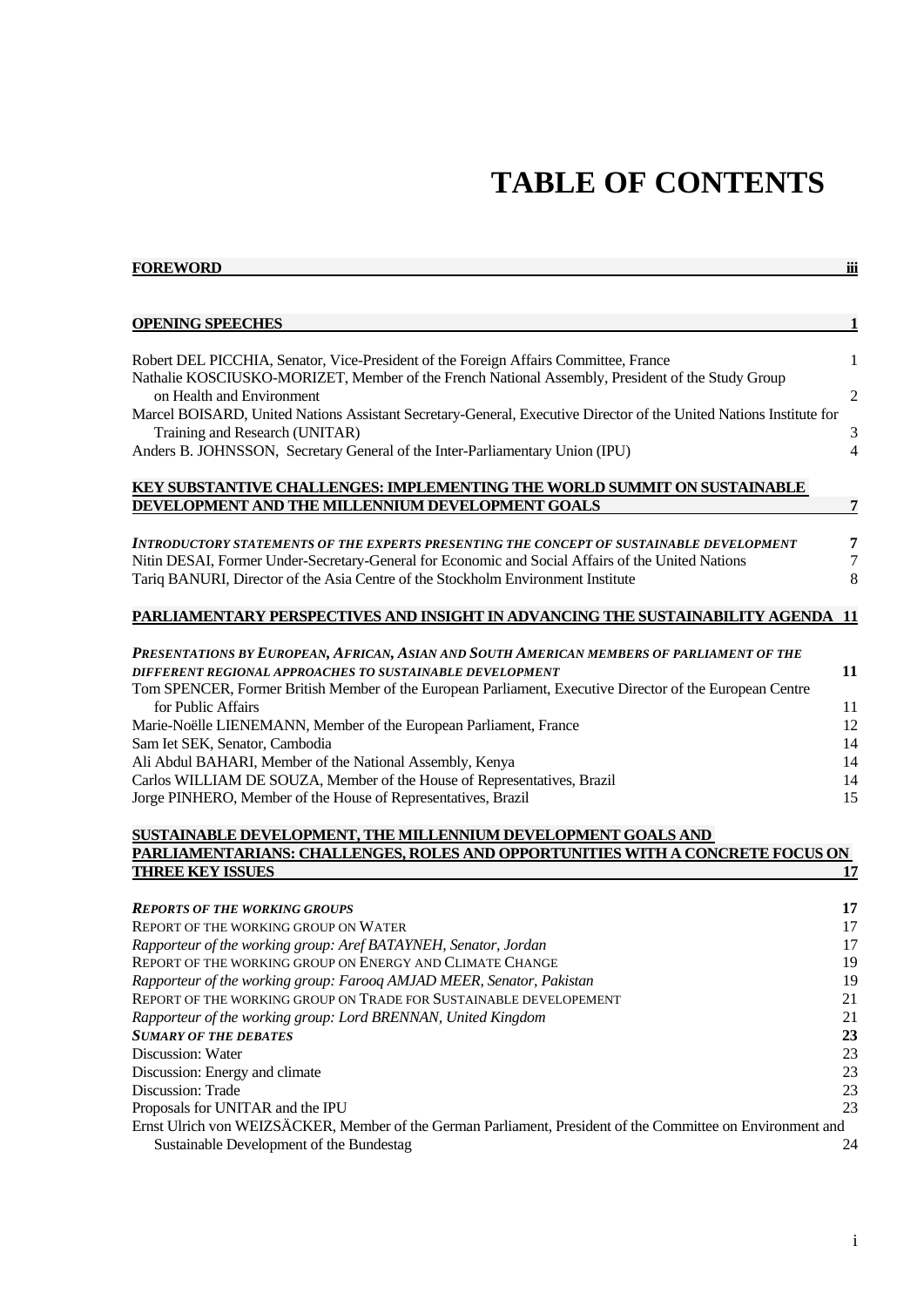#### **STRATEGIC PLANNING SESSION** 25

| STATEMENTS BY THE VARIOUS PARTNERS AND EXPERTS INVITED TO THE CONFERENCE ERREUR ! SIGNET NON DEFINI.         |    |
|--------------------------------------------------------------------------------------------------------------|----|
| Béatrice SAINT-LAURENT, Project Manager, Ministry of Foreign Affairs, France                                 | 25 |
| Félix ONKEYA, Member of the National Assembly of Gabon and President of the Cooperation and Development      |    |
| Committee of the Assemblée parlementaire de la Francophonie                                                  | 25 |
| Durwood ZAELKE, Director, International Network for Environmental Compliance and Enforcement (INECE) and     |    |
| representative of the Institute for Governance and Sustainable Development                                   | 26 |
| Scott HUBLI, Director, Governance Programme, National Democratic Institute (NDI)                             | 26 |
| Etienne GONIN, Associate Information Officer, Division of Technology, Industry and Economics, United Nations |    |
| Environment Programme (UNEP)                                                                                 | 26 |
| Janos PASZTOR, Director, Sustainable Development Programme, Secretariat of the United Nations Framework      |    |
| Convention on Climate Change                                                                                 | 27 |
| Peter BRIDGEWATER, Secretary General of the Ramsar Convention                                                | 27 |
| Rainer ENDERLEIN, Secretary of the Convention on the Protection and Use of Transboundary Watercourses and    |    |
| International Lakes of the United Nations Economic Commission for Europe                                     | 27 |
| Mme Raynell ANDREYCHUK, Senator, Canada, and member of Parliamentarians for Global Action (PGA)              | 27 |
| Ernst Ulrich von WEIZSÄCKER, Member of the German Parliament, President of the Committee on Environment and  |    |
| Sustainable Development of the Bundestag                                                                     | 28 |
|                                                                                                              |    |
| <b>CLOSING SESSION</b>                                                                                       | 31 |
|                                                                                                              |    |
| Martin CHUNGONG, Director of the Division for the Promotion of Democracy, IPU                                | 31 |
| Marcel BOISARD, United Nations Assistant Secretary-General, Executive Director of UNITAR                     | 32 |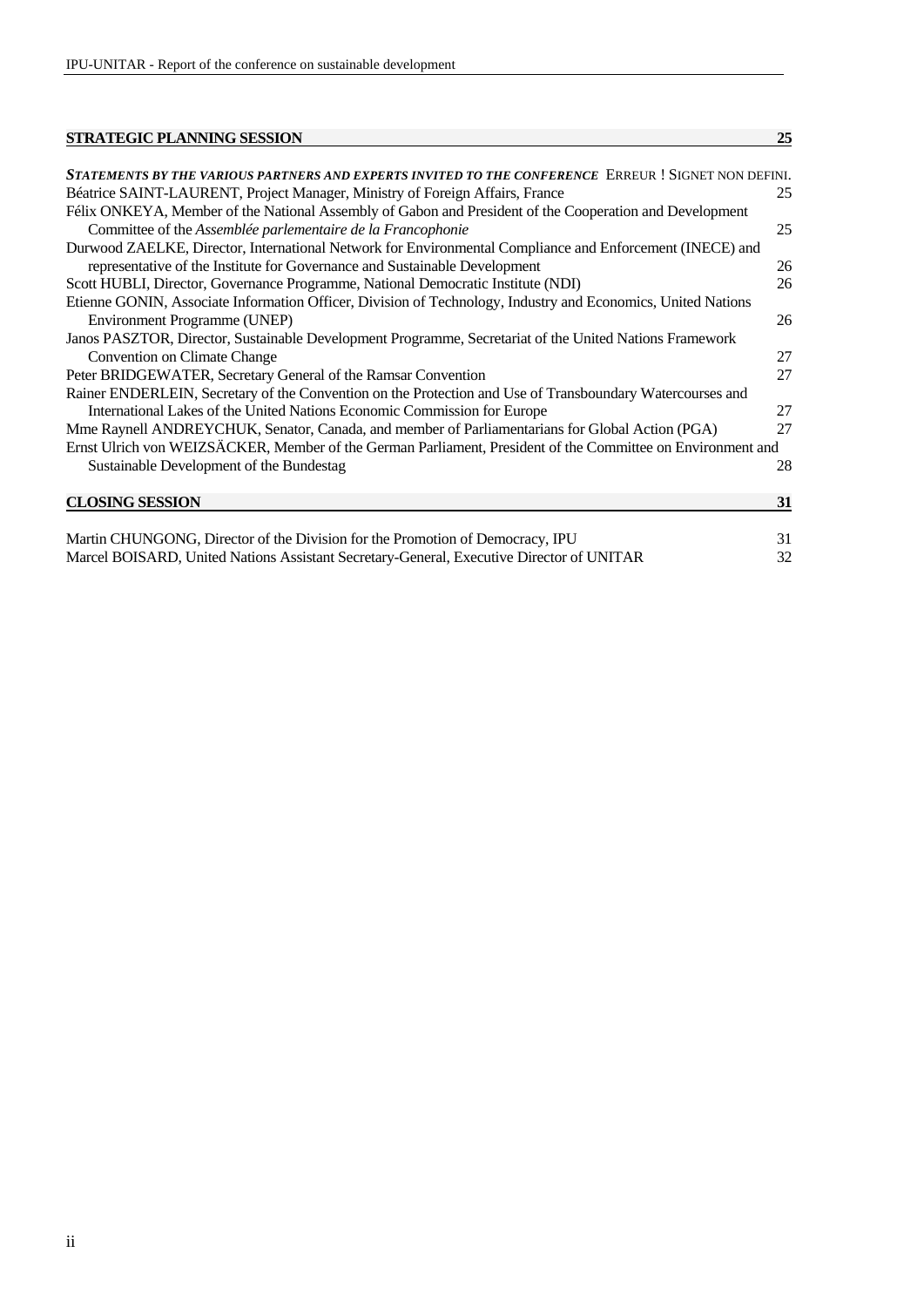#### **Foreword**

romoting sustainable development and ensuring that globalization is beneficial to all are part Promoting sustainable development and ensuring that globalization is beneficial to all are part of the main challenges of the twenty-first century: they call for the adoption of new attitudes and demand profound structural change. Achieving the objectives of sustainable development and ensuring good governance at the national and world levels will require that parliamentarians play a greater role.

The role played by parliamentarians in international negotiations related to sustainable development is still marginal. Yet it is parliaments that eventually will be responsible for transposing into national law the agreements negotiated by the executive branches at the regional and international levels. It is also they that, as institutions representative of the people, will be responsible for ensuring that such agreements take into consideration citizens' expectations. Indeed, better parliamentary follow-up of the negotiation process for international agreements would ensure more effective policies, greater transparency of government action and a stronger national consensus. Parliamentarians could thus act more effectively in support of sustainable development.

To meet this challenge and the needs of parliaments, the Inter-Parliamentary Union (IPU) and the United Nations Institute for Training and Research (UNITAR) have drawn up the Capacity-building Initiative on Sustainable Development, the aim of which is to allow parliamentarians to perfect their knowledge of sustainable development and to become acquainted with international negotiation processes and institutions in this field. Ultimately, this should allow parliamentarians more actively to follow international negotiations and to better address the question of transposing international agreements into national law, thus ensuring a better representation of citizens' interests in international and national debates.

The inaugural conference of this initiative took place at the French Senate in Paris on 22 and 23 April 2005, and brought together some 200 parliamentarians and parliamentary staff from nearly 70 countries. During this event, the parliamentarians discussed opportunities and obstacles encountered in drafting and following up on policies and other measures related to sustainable development. The discussions centred on three key problems of sustainable development: water, climate change and energy, and trade for sustainable development.

The two days of work underscored the enormous need of parliaments, regardless of the political context, to have expertise in sustainable development. Support in this field is necessary if they are effectively to carry out their functions. The discussions also made it possible to define the priorities of the training programme to be drawn up jointly by UNITAR and the IPU.

On behalf of UNITAR and the IPU, we express our thanks to all the partner organizations and associations that were kind enough to work with us on this conference, and to the experts for their invaluable intellectual contributions to the discussions. We would also like to thank the French Government, which partially financed the conference, and last but not least, to pay tribute to the French Senate, which by hosting this event once again demonstrated its generous hospitality.

histers

Anders B. Johnsson Secretary General of the IPU



Marcel A. Boisard Assistant Secretary-General of the United Nations Executive Director of UNITAR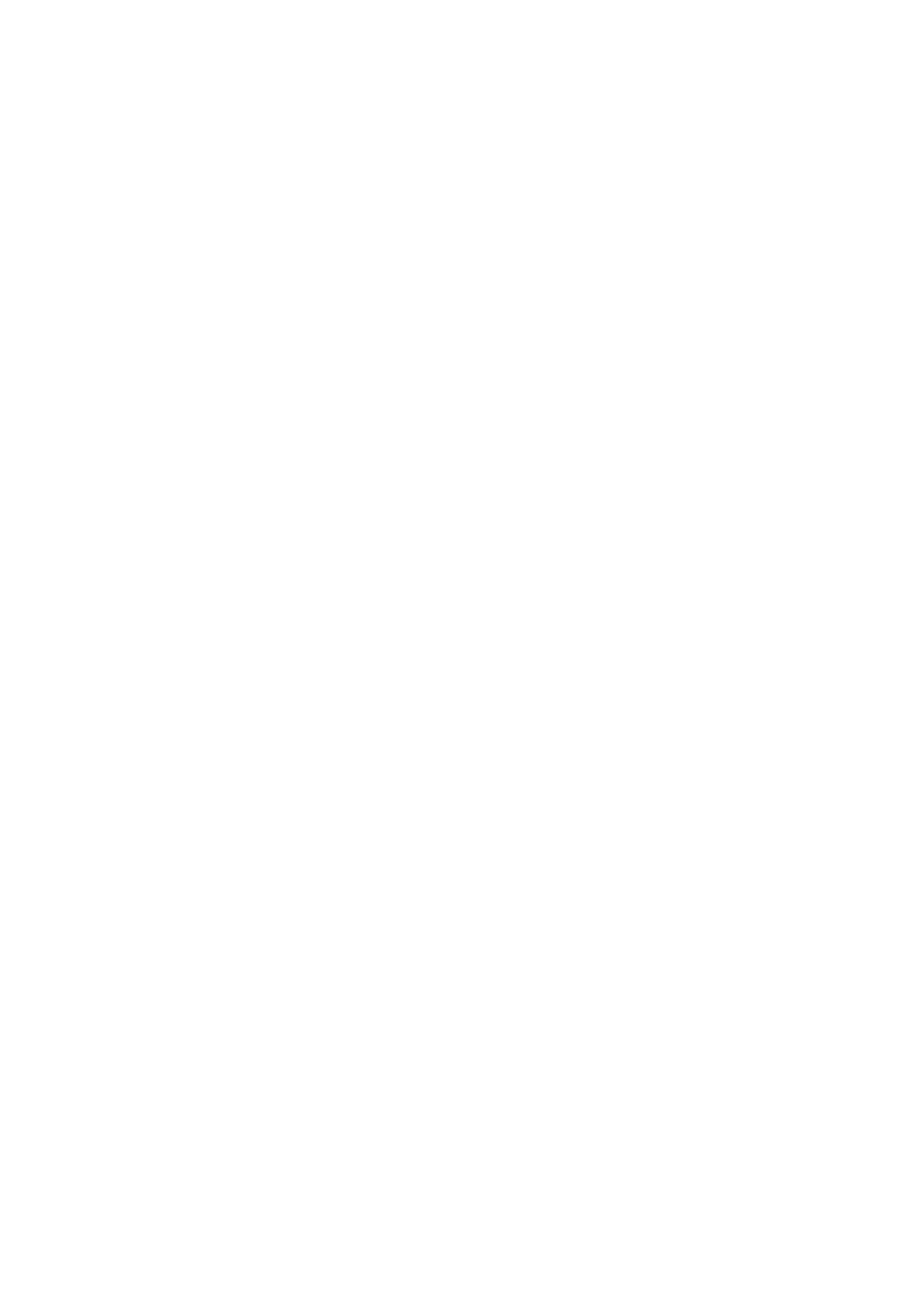# **Opening speeches**

#### **Robert DEL PICCHIA, Senator, Vice-President of the Foreign Affairs Committee, France**

Permit me, on behalf of Christian Poncelet, the President of the French Senate, to open the inaugural conference of the Global Capacity-Building Initiative for Parliaments on Sustainable Development.

I am all the more pleased to carry out this task because I believe that today's conference illustrates in an exemplary manner three principles that are very dear both to me personally and to the French Senate.

First of all, I deeply believe in the importance, the efficiency and the legitimacy of parliamentary diplomacy. We parliamentarians, the peoples' representatives, have a duty to directly contribute to international relations in order to make heard a voice other than that of governments and to bring greater democracy to the global system.

In the view of some, sustainable development, as with any international issue, should be addressed only through intergovernmental negotiations in the forums of international institutions. They believe it is a matter of international politics, forever beyond the scope of the citizens whom we all here represent. However, the Rio Declaration on Environment and Development of 1992 states that "Environmental issues are best handled with the participation of all concerned citizens, at the relevant level." This is, in my view, common sense, but it also imposes duties on us.

The second principle is that, faced with the multiplication of inter-parliamentary initiatives, we must choose criteria for participation that will avoid diluting and thus the weakening our message. We at the French Senate have thus decided to adopt the criteria of mentoring, as exemplified in the IPU's initiative. For that reason, we are particularly pleased to host this joint initiative of the IPU and UNITAR, whose action in favour of local authorities I also wish to commend.

This brings me to the third principle that motivates us here today: the fact that French senators, as the constitutional representatives of the French local authorities, are, by nature and by vocation, the premier French environmental activists, since there can be no appropriate land use policy without constant attention being paid to the environment and sustainable development.

This demonstrates how timely our meeting is, and how much I welcome the fact that the IPU and UNITAR were able to gather such a prestigious group to discuss this issue. This meeting truly honours the French Senate.

This meeting is, moreover, very topical for the French people. Firstly, because our Constitution was modified on 1 March 2005 to include a reference to the Charter on the Environment and Sustainable Development: sustainable development is henceforth a constitutional principle that must underpin the actions of France at the national, European and international levels. But also because sustainable development is now one of the European Union's objectives, included in Article I-3, paragraph 3 of the treaty establishing the European Constitution, which reads as follows: "The Union shall work for the sustainable development of Europe based on balanced economic growth and price stability, a highly competitive social market economy, aiming at full employment and social progress, and a high level of protection and improvement of the quality of the environment. It shall promote scientific and technological advance." This article is very thorough and important.

These principles having been laid out, they must be applied in practice so as to induce both economic actors and citizens to adopt a more environmentally-friendly attitude in everyday life. It involves caring for the quality of the air, noise reduction, the protection of nature and the countryside, water treatment and waste management. It has a strong social dimension, since it is often the less advantaged who face the most harmful effects of a failure to address such issues.

But sustainable development and respect for the principles that were laid out also require global awareness, and this is where we have a leading role to play. The Earth's atmosphere is a common good: global warming is not confined by borders, and it would be very naïve to imagine that it could be thwarted without concerted action by all.

To quote Martin Luther King: "We must learn to live together as brothers, or we will die together as fools." Sustainable development is a universal challenge. It will be the common work of all, or it will not happen; it will be our shared work, or it will not happen.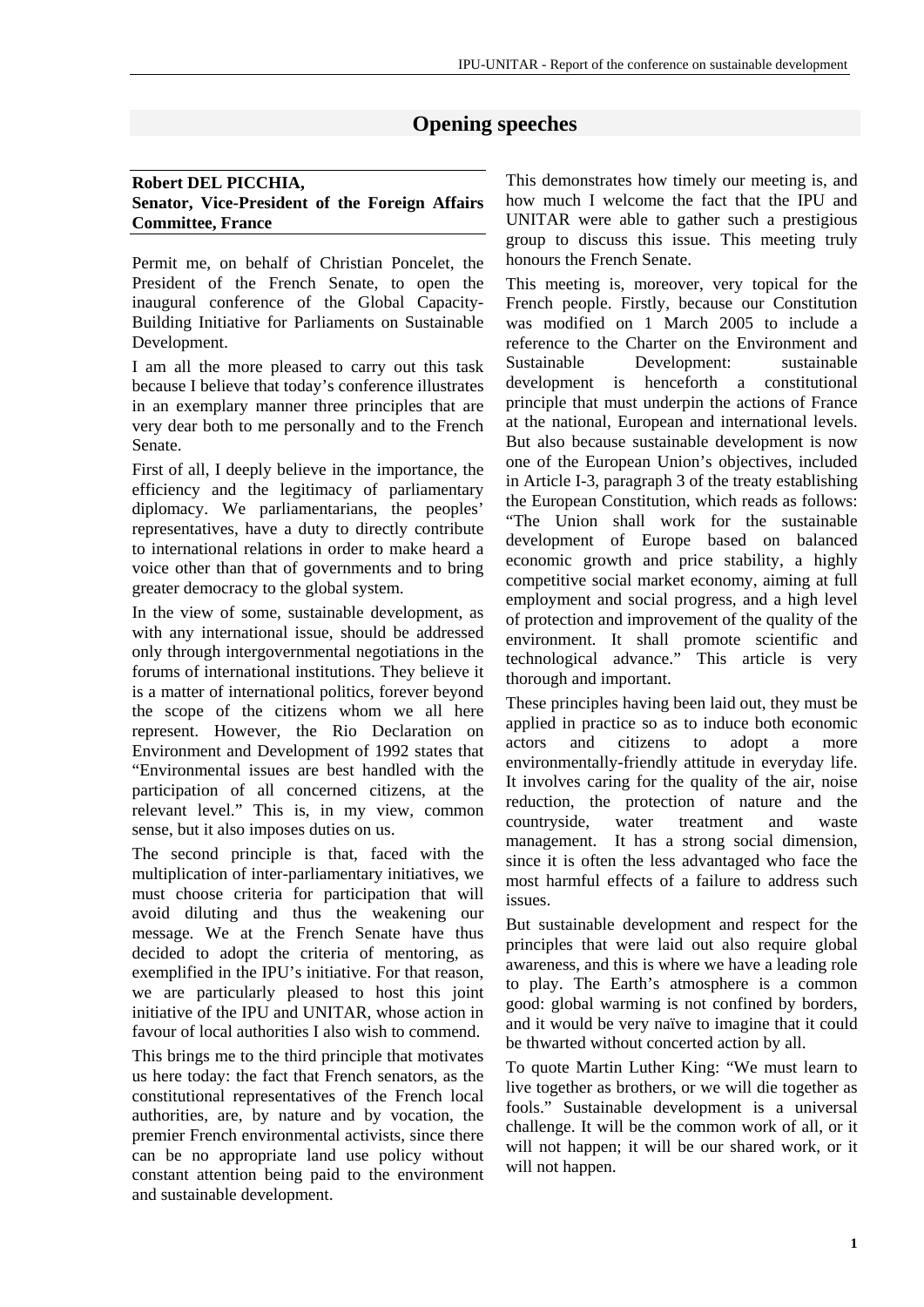Relevant actions must involve the good will of all and a common concern for one's fellow beings. They require a democratization of global institutions that will allow for the participation of all those involved. Sustainable development is a "process of change", according to the Brundtland Report, and it is thus subject to permanent, collective arbitration.

Sustainable development is no fashion statement. It is a challenge - a challenge to selfishness, to meanness, to narrow-mindedness. It can only prevail with the approval of all, an approval that is today far from sure. But we must act today; tomorrow, it will be too late.

To face this emergency requires public awareness: it is the honour and the duty of parliamentarians in every country to assume responsibility for raising such awareness, and to effectively do so.

Dear colleagues, let us not flinch in our endeavour, and never forget that we are not bequeathing this planet to our children; we are merely borrowing it from them.

#### **Nathalie KOSCIUSKO-MORIZET, Member of the French National Assembly, President of the Study Group on Health and Environment**

Training in sustainable development is an important objective, and must be part of an ambitious sustainable development policy. It means weighing up the stakes, working with a long-term perspective and remaining humble, as one strives to rediscover ancient balances, to create new ones and to take on the considerable task of inventing new modes of production and consumption. In France, we are so strongly convinced, both at the National Assembly and at the Senate, of the importance of this goal, that we have included the subject of the environment in the French Constitution, and environmental education in particular. We recently adopted, in a joint session of the parliament, Article 8 of the Charter on the Environment and Sustainable Development, which stipulates that environmental education is now a constitutional requirement. Since September 2004, environmental education has thus been integrated into French academic curricula, not as a new subject but as a part of all courses.

Training in sustainable development is thus an important objective, and training parliamentarians in sustainable development is even more so. It means building their capacities and interests and strengthening their proactive outlook as they confront a wide-ranging task. This is the role of UNITAR, whose work I commend. It might also mean making up for shortcomings, since for example French parliamentarians are still relatively weak as far as scientific training is concerned. It is also about bridging the gap between parliamentarians and civil society in matters of sustainable development. Indeed, a study published in France in 2003 showed that parliamentarians lagged behind in matters of sustainable development. This is probably due to the fact that we often come from the sphere of locally elected officials, and thus are very aware of local policy issues such as water and waste management, but much less so when it comes to global issues such as global warming or biodiversity loss. We need to bridge this gap and make up for lost time.

Finding topics that citizens can actively get involved in may thus be an important objective of the new work we are beginning today. Policies are often too distant from the general public. It is necessary to adopt policies that allow everyone to work in favour of sustainable development. I personally can think of two such policies: the first one consists in emphasizing the link between the environment and health. That link is ever more clearly apparent through the numerous attacks on our health that a degraded environment provokes, but remains a poorly addressed issue that needs to be further explored in order to respond to the concerns of the population. The second policy consists in making use of consumption patterns. Citizens can become activist consumers. This choice is becoming more prevalent in our society. Such a choice involves a degree of awareness and education of the consumer as a citizen.

Training parliamentarians in sustainable development also means fighting a certain feeling of not controlling one's own destiny. Sustainable development involves, generally speaking, the opportunity to renew political visions, to work together on new, more cross-cutting policies with a strong emphasis on solidarity, and to do away with outdated modes of organization. Sustainable development also offers a way of looking at the fragility of our world and responding to problems that undermine our societies. It allows for shared responses to anxieties about globalisation, by pinpointing its positive aspects. Sustainable development can be seen as the globalization of positive energies, or as a demonstration that the globalization process can be regulated, since it produces its own antidote: the energy we all are ready to use to make it beneficial.

To conclude, allow me to cite Article 1 of the Charter on the Environment and Sustainable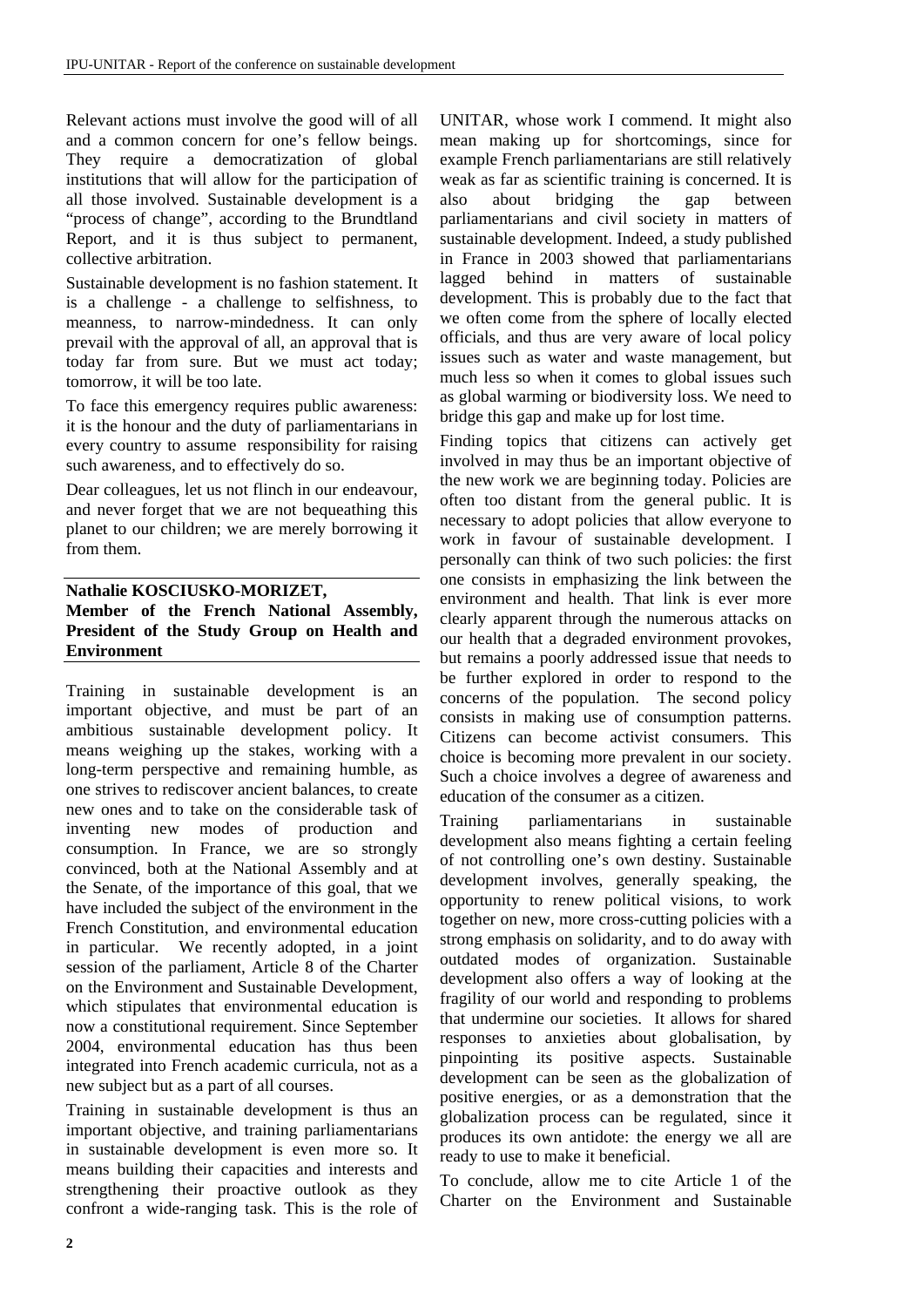Development, that became part of our national Constitution a month ago, which stipulates that "everyone has the right to live in a healthy, balanced environment". This is no less than a new human right, that we now wish to disseminate throughout the world. We hope this event will contribute to that aim.

#### **Marcel BOISARD, United Nations Assistant Secretary-General, Executive Director of UNITAR**

Parliamentarians have a key role to play in the setting up of a more democratic, efficient and responsible global governance system.

The days when foreign policy was the exclusive domain of the executive branch are fading away. More than ever, international relations are shaping domestic policies, and external relations are strongly influenced by national socio-economic interests.

Throughout the world, parliamentarians are growing aware of this evolution. However, if they wish to preserve their prerogatives and to secure the well-being of their citizens, they must play a more active role in the management of international affairs.

Issues such as poverty, the proliferation of pandemics and environmental degradation, and the promotion of human rights transcend national borders. This causes the decisional processes to shift towards the international arena, and creates new challenges for legislators.

The way international relations are organized is undergoing a profound change. New protagonists are claiming a role in negotiations that until now have been strictly reserved for intergovernmental relations. International law is once again reflecting its origins as a *jus gentium*. Parliamentarians are of course foremost among these new protagonists. Numerous recent reports underline this fact. I would cite, for instance, the findings of the following:

- the Cardoso Panel of Eminent Persons on United Nations Relations with Civil Society;
- the World Commission on the Social Dimensions of Globalization ;
- the Helsinki Process on Globalisation and Democracy;
- the Report of the United Nations Secretary-General's High-level Panel on Threats, Challenges and Change;
- the Millennium Ecosystem Assessment;

the United Nations Secretary-General's recent proposal entitled *In larger freedom: Development, security and human rights for all*.

Indeed, it is neither absurd nor an exaggeration to say that humanity stands today at a crossroads. Today's threats to our security are interdependent and closely interrelated. The core principle of collective security, that is, the fact that a threat to one is a threat to all, is more pertinent and more topical than ever. The huge imbalances in wealth distribution and participatory power have become morally unacceptable and politically unsustainable. The ability of the planet's ecosystems to cover the needs of future generations can no longer be taken for granted and the inability of the international community to manage issues such as environmental degradation, poverty, illiteracy, armed conflicts and human rights abuses has implications on everyone's life, everywhere.

Parliamentarians – as the people's elected representatives – bear an obvious responsibility in establishing and implementing relevant solutions. Legislative bodies must no longer limit themselves to conveying local worries into national policies. Parliamentarians must today participate more actively in the integration of national concerns into international policies and make sure that those policies are applied efficiently and coherently. Two years ago, the United Nations Secretary-General declared in his speech before the Bolivian Congress, "while parliamentarians were at one time the link between the local and national levels, today you also are the meeting point of local and global interests."

In this regard, it is particularly significant that we are meeting in the Senate of France, a State whose two chambers convened in a joint session recently adopted a Charter on the Environment and Sustainable Development that is now part of the national Constitution. I should mention that Ms. Kosciusko-Morizet, a member of the National Assembly who honours us with her participation in our work, was the Rapporteur for that constitutional law bill.

UNITAR strives to respond to the training and capacity-building needs of national and regional executive branches. The mandate that the United Nations General Assembly assigned to UNITAR when it was set up in 1965 was to "enhance the effectiveness of the United Nations in achieving the Organisation's major objectives, in particular the maintenance of peace and security and the promotion of economic and social development" through training and research.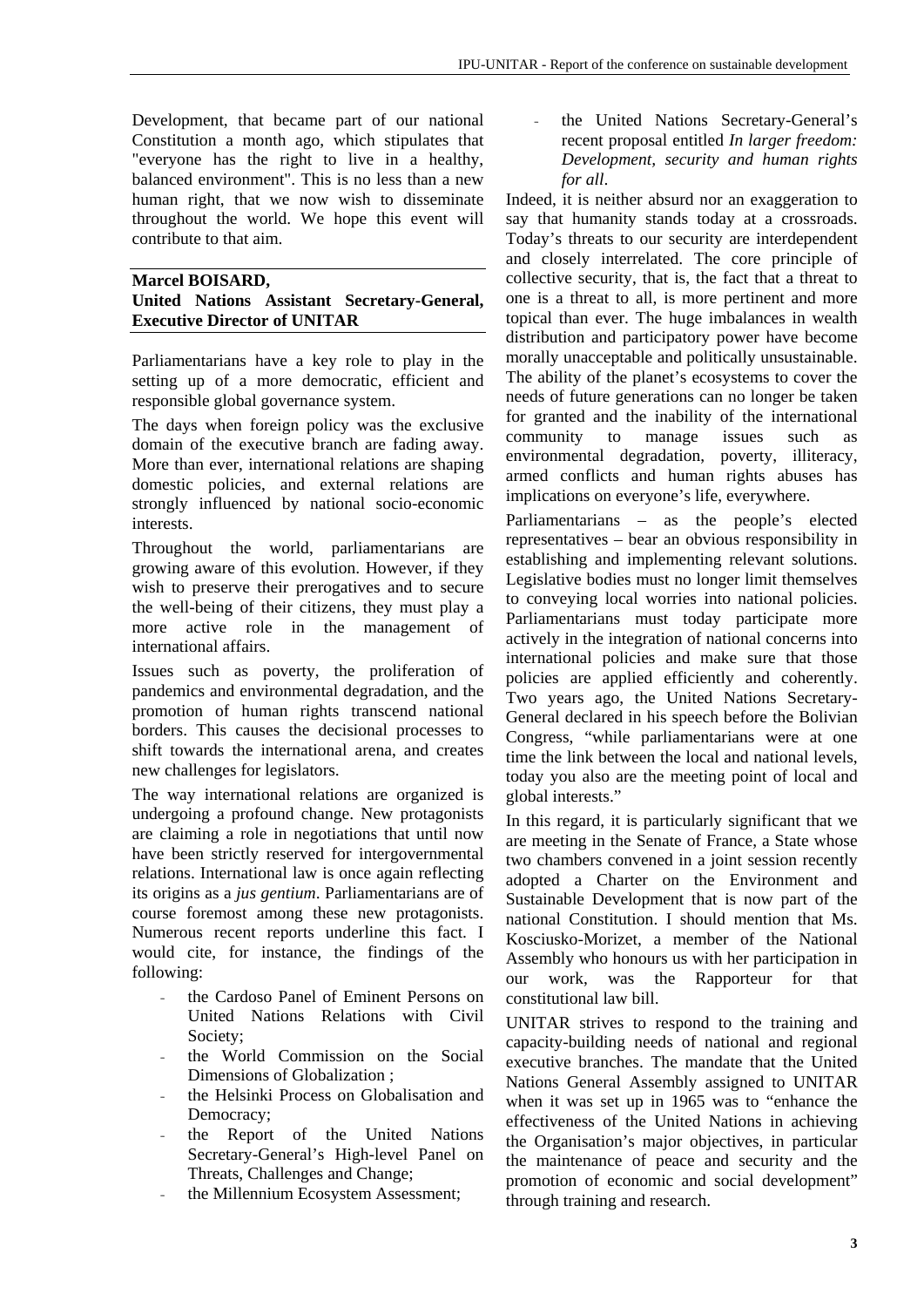In recent years, UNITAR's training activities have expanded significantly in two interrelated fields: international affairs management and economic and social development. Some 150 different programmes, seminars and workshops are designed and conducted each year throughout the world, benefiting close to 8,000 participants, mainly from developing countries and countries with economies in transition. We are, however, convinced that without greater sensitization and mobilization of parliamentarians, local authorities and civil society, our efforts will be less effective. Furthermore, the United Nations Secretary-General, relying on various works by Panels of Eminent Persons, has repeatedly called for the reinforcement and development of relations between the people's elected representatives and intergovernmental organizations. That is why UNITAR, through its Decentralized Cooperation Programme, has sought to work with the IPU. We have jointly designed a sensitization programme that we are pleased to launch here with you. We do not wish to move forward without your opinion and support. The current challenges facing humanity are considerable. But solutions are within our reach. As stated by the Secretary-General, Kofi Annan, in his report entitled *In larger freedom: towards development, security and human rights for all*,

"Five years into the new millennium, we have it in our power to pass on to our children a brighter inheritance than that bequeathed to any previous generation. We can halve global poverty and halt the spread of major known diseases in the next 10 years. We can reduce the prevalence of violent conflict and terrorism. We can increase respect for human dignity in every land. And we can forge a set of updated international institutions to help humanity achieve these noble goals. If we act boldly and if we act together — we can make people everywhere more secure, more prosperous and better able to enjoy their fundamental human rights."

Parliamentarians – elected representatives and spokespersons of the people – have a crucial role to play in the realization of those objectives. Many of the world's experts and leaders advocate for greater participation of parliamentarians in the management of the challenges currently facing humanity, both at the national and international levels. The challenge faced by parliamentarians is to respond to those calls with the common vision and collective action that are necessary to build a safer, fairer and more sustainable future, and to prepare the brighter inheritance that their fellow citizens deserve. I feel certain that this conference will be the fruitful debut of a promising new endeavour.

I could not conclude without thanking our partner, the IPU, represented here by its Secretary General, Anders B. Johnsson. We have established cordial and, I hope, lasting relations while preparing this event. Our gratitude also goes, of course, to the President and the members of the French Senate, who have provided this room in the magnificent Luxembourg Palace. I ask Senator del Piccha to convey our warmest thanks to his peers. The *Assemblée parlementaire de la Francophonie* accepted to join in this initiative even in its preparatory phase. The French Ministry of Foreign Affairs provided a generous financial contribution. Lastly, we also thank all of you participants, some of whom have travelled extensively to join us at this inaugural session. Those marks of collaboration, interest and trust represent so many guarantees of the success of our work.

#### **Anders B. JOHNSSON, Secretary General of the IPU**

It is a great pleasure and honour to speak to you today at the opening session of the conference launching the Global Capacity-Building Initiative for Parliaments on Sustainable Development. It is an even greater pleasure as this conference is taking place in the French Senate, the higher chamber of the French parliament. I should like to thank this institution, which takes its role as founding member of the IPU very seriously and has been actively involved in the Union's activities since 1889. It is a pleasure for me to launch this initiative with the Senate as a major partner.

The IPU, the oldest international political institution, was created near the end of the last century to promote peace and international cooperation through parliamentary action. We cannot fail to note that parliaments have been playing an eminent role in the management of public affairs in recent years, thanks to a general trend towards democratization and good governance. This is perfectly in line with the ideal that the IPU has set for itself, namely that the parliaments of sovereign States should play their constitutional role fully. Parliaments certainly contribute to the better management of public affairs through their legislative activity, but also through their functions of oversight of government activities, budget distribution and allocation and finally, through their representation of citizens. As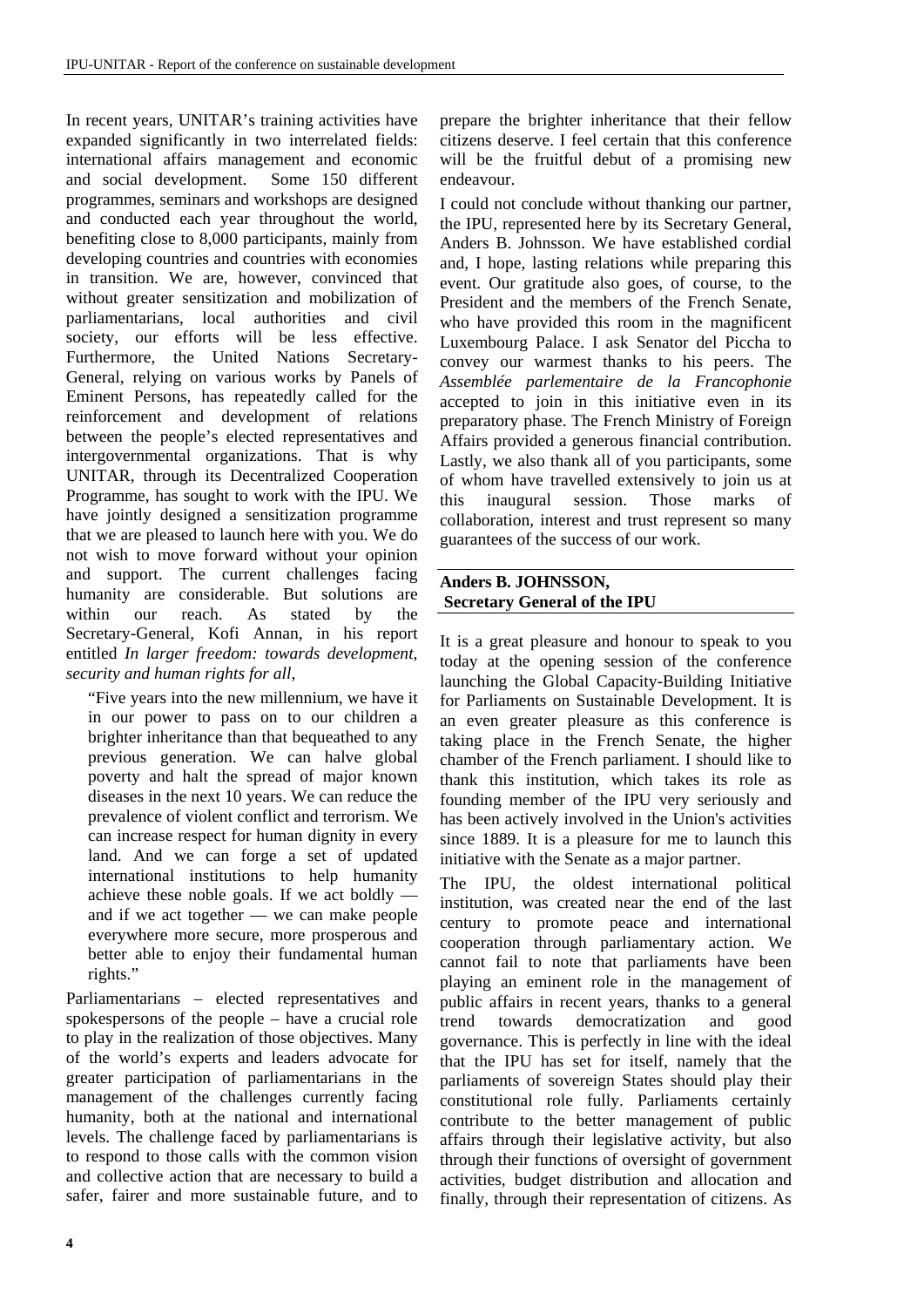the principal representative institution of the State, parliament must represent the interests of all sectors of society, take those interests into account in the policies it adopts and ensure that those policies are effectively implemented. In the final analysis, it is obvious that the stronger parliaments are, the more efficient and crucial a role they play in the management of public affairs, both at the national and international level. This is the concrete ambition of the Union: to help its Members to fully occupy their rightful place in both the national and the international arenas.

Generally speaking, parliaments are ever more frequently called upon in the normal course of their work to deal with major international issues, including environmental management, and more generally, sustainable development. In order to ensure effective and useful action, parliamentarians must be sensitized to the great issues at stake in those matters.

The conference that begins today responds to that need. Helping parliaments to inform themselves and to build their capacities is an integral part of the IPU's mandate. The Union is happy to be able to count on numerous national and international partners to accomplish that mission. Today, we are express satisfaction at our partnership with the French Senate, but also with one of our privileged partners within the United Nations family: UNITAR.

The partnership we have set up with that organization enables us today to submit to you the present Capacity-Building Initiative for Parliaments on Sustainable Development. Once again, I would like to reiterate to UNITAR, represented here by its Executive Director, the IPU's commitment to pursuing and strengthening this cooperation with the global parliamentarian community.

The IPU-UNITAR partnership stems from the observation that international environmental law,

and more generally sustainable development, have been relatively obscure issues among institutions that do not specialize in them. However, the increasing importance of these issues has resulted in the expansion of the relevant literature and in the number of legal texts. It was thus crucial to provide a forum where parliaments could become informed about and participate in the definition of parliamentarian priorities in these matters. We have favoured a participative process, and the launch of the conference for which we are gathered here today must enable a more precise definition of priorities and activities by the participants and beneficiaries themselves. Those priorities will be taken into account in the national and subregional workshops that are planned as part of our joint project.

The contribution of the IPU to this project is intended as a was of helping to achieve the Millennium Development Goals (MDGs). As you all know, these objectives are aimed inter alia at ensuring sustainable development and setting up a global partnership for development. The workshops planned in the context of the IPU-UNITAR initiative will build on this vision and aim at enabling parliaments and parliamentarians to become more deeply involved in achieving these goals.

I should not end without mentioning my satisfaction at the high level of participation in this conference. The fact that more than 70 parliaments are represented is quite encouraging and can be taken as a sign that this capacity-building initiative will be a great success. I thank you for your commitment, and hope that this conference's work will meet your expectations. I wish you excellent discussions for the next two days.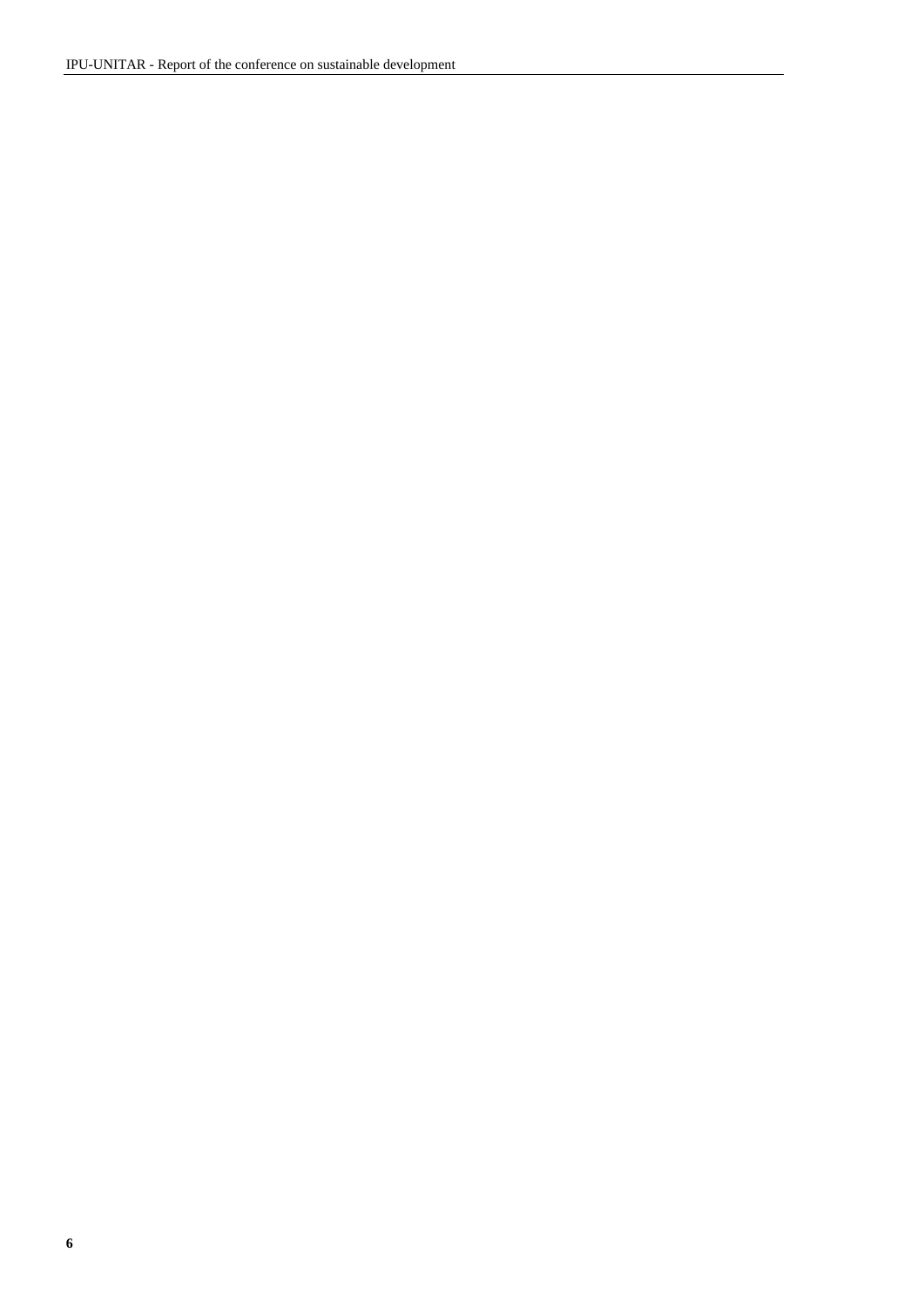# **Key substantive challenges: Implementing the World Summit on Sustainable Development and the Millennium Development Goals**

*Introductory statements of the experts presenting the concept of sustainable development* 

#### **Nitin DESAI, Former Under-Secretary-General for Economic and Social Affairs of the United Nations**

I have for a long time been involved in sustainable development concerns through participation in several summits that dealt with this topic, and it is a great pleasure for me to see so many parliamentarians gathered to discuss this subject. It is a sign of the political relevance of this topic.

#### **I. - Sustainable development, a bridge between environment and growth**

Sustainable development plays an increasing role at the national and international levels. It is a crosssectional concept that was defined by the Brundtland Commission. In this Commission, some people considered the preservation of nature as the main objective, while others were convinced it was growth and development. Sustainable development bridges the notions of environment and growth, two notions which are intimately related. In practice, we are far from achieving sustainable development. Thus, I am pleased to see so many parliamentarians at this conference today.

#### **II. - Challenges to be met**

The first challenge of the twenty-first century is to raise society's awareness of the fact that we are reaching the limits of the planet's ability to sustain our needs. Thus, competition for environmental space is bound to occur. Sustainable development requires that rich people adapt their living standard so as to allow poor people to live better. Such a rebalancing is necessary at the international level and within individual countries themselves. It will involve changes in the way of life and production in rich countries as well as in poor ones. A plan for the environment is necessary at the global and local levels to measure our ecological footprint.

Several studies have clearly shown that the needs of the rich countries in respect of the environment by far exceed the ability of the planet to meet them. It is thus necessary to make some effort in the field of energy efficiency. We all already have the means to do so, as Mr. Von Weizsäcker will explain to you during his presentation. Mr. Von Weizsäcker has worked extensively on this topic and has proved that is possible to strike a new balance in our energy consumption and adapt it to the availability of resources.

This rebalancing between use and resources constitutes one of the major challenges of sustainable development. However, if it is important to look at the energy consumption of developed countries, it is also necessary to analyze modes of production and energy use in poor countries, notably in the rural areas of developing countries. Indeed, certain traditional modes of production are not sustainable. For them too, a rebalancing is necessary.

What are the implications of this new equilibrium for our societies? The first is poverty eradication. We committed ourselves during the World Summit for Social Development in Copenhagen, and more recently through the Millennium Development Goals, to reduce extreme poverty by half by 2015. However, if we really want to reach this goal, we should not see it as a favor we are doing, but as a necessity that forces us to modify our consumption habits and resource use both in rich countries and in poor ones. Some people think that the market can bring about development. However, the market does not always favour sustainable development, and often contributes to increasing inequalities. It is necessary to keep in mind the imperatives of sustainable development.

#### **1. The urban explosion**

The urban explosion is another challenge to sustainable development. Many cities have already reached their breaking point, and the situation will get worse with population growth. Here too, we must deal with the fundamental element of sustainable development, namely the relationship between rich and poor people within cities.

#### **2. Globalization**

Another challenge is the one created by globalization of trade, finance and culture. Because of this globalization it is today much easier to delocalize environmental risks. Moreover, environmental or economic risks and the risk of contagion are also increased. Globalization of culture involves a risk of a homogenization of the way of life, causing a loss of cultural diversity and an impoverishment of cultures.

However, globalization also offers opportunities that we must seize. It creates a more rational and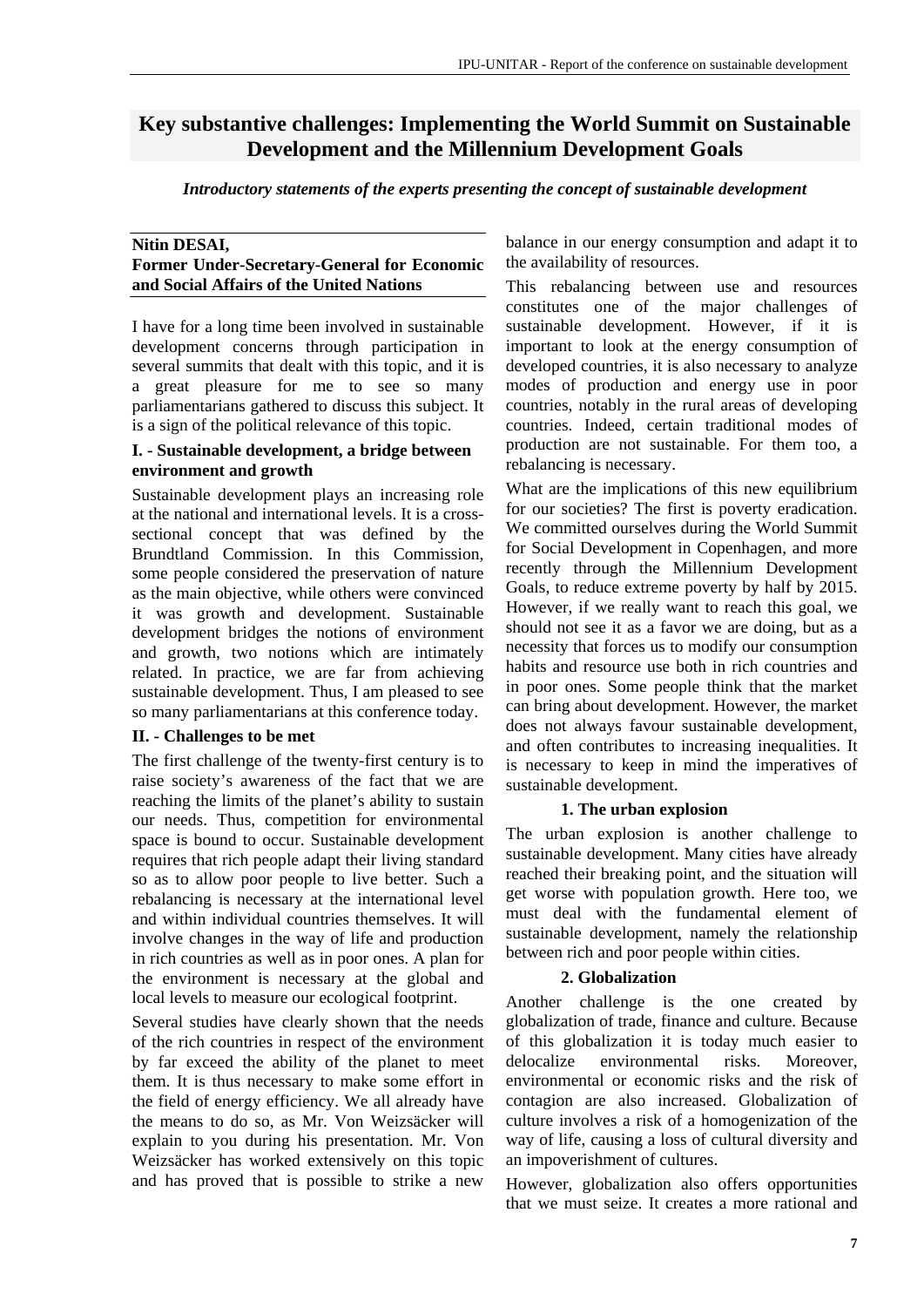logical allocation of labour at the global level and, when managed appropriately, can allow for an accelerated transfer of sustainable technology. In order to take advantage of globalization and avoid its disadvantages, it is necessary to control liberalization, to institutionalize risk management and to ensure a fair distribution of goods.

#### **3. "Sectoral" challenges**

Sustainable development comprises sectoral challenges. The first one is access to water. Sound water management is a real challenge, but it is also an opportunity, as water issues can be a source of sustainable policy in rural areas.

In the field of climate, the situation is not good either, as the consequences of climate change seem more grave than had previously been foreseen. Only a global and concerted approach can solve the problem. Biodiversity and the preservation of cultural diversity are two main challenges that will require global solutions.

#### **III. – The role of parliaments**

Parliaments are the most legitimate institutions to represent and defend the common interest. Parliamentarians have an essential role to play in integrating sustainable development into policies and making society and decision makers more responsible.

They must be at the forefront of sustainable development.

The absence of sustainable development is often the consequence of a problem in defining responsibilities. Laws are required in order to provide a framework for and generate sustainable development. The role of legislators is thus fundamental. Parliament is also the best institution to relay the aspirations of citizens. In the new world panorama, parliaments should play a greater role. It is thus necessary to foster relations between parliamentarians and also between parliaments. Sustainable development is the challenge of the twenty-first century. We all have a role to play parliamentarians, civil servants and decision makers.

#### **Tariq BANURI, Director of the Stockholm Environment Institute - Asia Centre**

I shall approach sustainable development not from the angle of its weaknesses and its shortcomings, but rather from the angle of its strengths and advantages. My presentation will draw upon a study we made in the framework of the Johannesburg Summit. During this study, we

interviewed about a hundred environmental workers and activists about the meaning they gave to sustainable development. We gathered a thousand stories and anecdotes and selected a hundred of them. I will present some of them to you today.

These are the questions we asked the workers and activists: What is sustainable development? What are the characteristics of sustainable development in practice? How is it possible for decision makers, workers, students and activists to make sustainable development happen?

#### **I. - What are the prerequisites for sustainable development?**

The first lesson that we drew from our study is the need to improve listening capacity with regard to sustainable development. Indeed, the ability to listen is often lacking. As parliamentarians, you are used to listening to people, but that is not the case for bureaucrats and managers, who often must be reminded of the importance of listening.

The second lesson we drew is that the intergovernmental political process that produced many agreements and plans of action in the field of sustainable development at the global level is reaching its limits. It is now time to put these agreements into force. That was precisely the objective that was set in Johannesburg.

The third fundamental lesson was to notice that a true civic will existed among citizens. It is this civic will that will generate a political will and will act as a catalyst for sustainable development.

What also struck us is the variety of ways to envisage sustainable development. Some people address sustainable development as an end in itself, while others address it as an ongoing process. Our own reflection started from "the beginning" and was intended to answer the following questions: Where does sustainable development start? Who acts in favour of sustainable development in concrete terms? In order to answer these questions, let me briefly present to you some of the stories we gathered during our study. In Dakar, for example, the mayor decided to form small think tanks on sustainable development in slum areas instead of imposing policies from above. In Thailand and in India, the creation of assemblies of the poor and the emergence of certain social movements testify to the existence of a civic will that pushes forward reform. In the Philippines, the implementation by the society of an Agenda 21 at the local level attests to the existence of this civic will.

These examples show that civil society plays a major role in the implementation of reforms in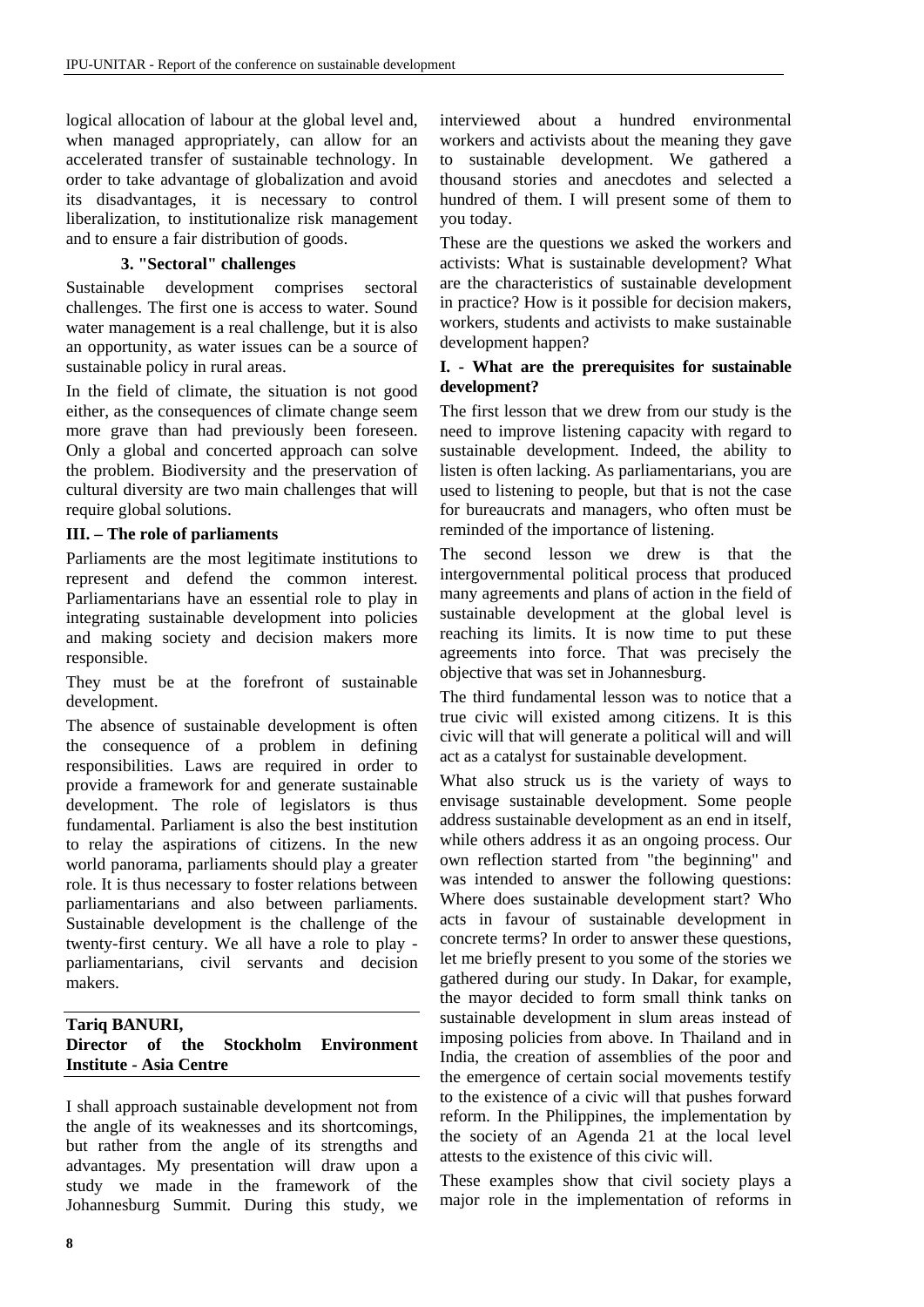favour of sustainable development. In the different examples I have cited, there was a gap between the legislation and the requirements of sustainable development, and that gap was bridged by civil society. It is thus necessary to create spaces for those who defend reforms with regard to sustainable development so that initiatives can be launched.

#### **II. - Identifying sustainable development**

We learned several lessons on this subject. First of all, we noted that it is essential for initiatives to have a firm base in the community. Let me illustrate this by an example: in a region of Rajasthan, in India, the river had dried out.

The inhabitants thus decided to build several small dams with the support of the entire community, which united around this initiative. Thanks to this support, this project became one of the most popular initiatives in favour of sustainable development. This example demonstrates that it is critical to have citizen participation to be able to move forward with sustainable development.

During our study, we realized that the most successful initiatives were those which made rational use of economic and ecological resources. We also learned that to be effective, these initiatives had to be "adaptable" so as to be reproduced in different places. Let me give you an example of a non-governmental organization (NGO) specialized in energy, that was created because of the energy shortage. Members of this NGO realized that problems did not emerge due to a lack of energy, but rather owing to poor use of energy. They created a programme combining energy conservation, forestry resources management and the struggle against poverty. This initiative worked so well that is was replicated by a number of organizations.

#### **III. – How to achieve sustainable development?**

Our study taught us that behind every project or initiative in the field of sustainable development,

there is a person, a human being is trying to fill a void. When it comes to sustainable development, we cannot ignore the fundamental and central role of the individual.

Secondly, sustainable development involves significant investments in research and innovation. Thirdly, it also involves institutionalizing projects. Indeed, during our study we met numerous people who had institutionalized their initiatives to ensure that they would have a lasting effect. We learned that the projects that are successful are those that include large-scale communication efforts. Our study also demonstrated the need to invest in partnerships. Indeed, partnership between actors, civil society, parliamentarians, technical staff, policymakers, activists, and students is essential for the implementation of sustainable development initiatives. Sustainable development will progress if we create an environment conducive to it. We must talk about sustainable development, promote it and make it known. We do not hear enough about sustainable development, especially in education systems. An effort should also be made in this field in the use of analogy. In Nepal for example, an initiative in the field of forestry was adapted to the energy sector. Imitation is a necessary and extremely useful process in the field of sustainable development. Actors can often replicate past initiatives by innovating and adapting them. Innovation and imitation are very important.

I hope I have given you some examples of fruitful initiatives in the field of sustainable development so that you can speak about them in turn and put them into practice. We need a commitment from you now, because we have to take action immediately.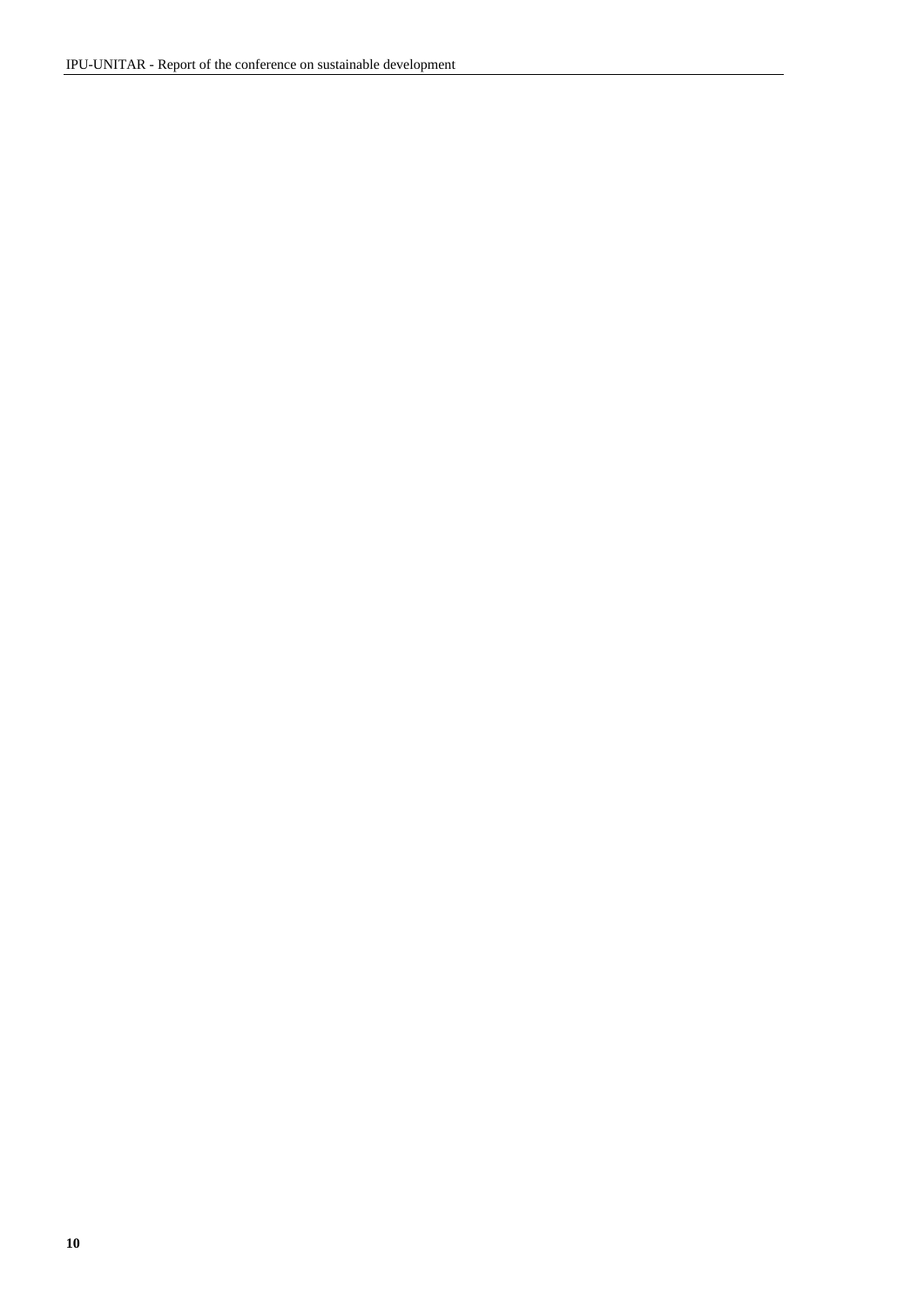# **Parliamentary perspectives and insight in advancing the sustainability agenda**

*Presentations by European, African, Asian and South American members of parliament of the different regional approaches to sustainable development*

#### **Tom SPENCER, Former British Member of the European Parliament, Executive Director of the European Centre for Public Affairs**

As members of parliament, our challenge is to give evidence of simplicity and boldness. Simplicity because we have the duty to translate the complex questions of sustainable development into understandable terms for everyone. Boldness because boldness is indispensable to any political action.

#### **I. - Role of national parliament**

In his time, Edmund Burke, conservative representative of the city of Bristol, already raised the issue of concern for the protection of the environment, a concern we inherit from our parents. We have the duty to pass on in good condition this "present" which has been bequeathed to us by our parents. It is in this framework that our action as members of parliament must take place. Edmund Burke told the inhabitants of the city of Bristol that he was their representative, not their delegate. As such, he had to give them his sincere opinions. Sometimes I wish that as members of parliament we could be more honest and could show more clarity in respect of our voters. Indeed, the mission of parliamentarians is almost sacred; it is a true vocation. This role is more than honourable, and it has a particular impact in the field of sustainable development.

We try today to know better the topics of vital interest to parliamentarians. What are key skills of parliamentarians? Voting the budgets and ratifying treaties. However, considering the crisis that humanity now faces, it is necessary for us to go beyond these aspects, and to be more responsible. In my country, the House of Commons has a decisive role which is for us a source of pride. I am in favour of an increased role for the national parliament, which must be able to set priorities according to its own aspirations.

#### **II. – What lessons can be drawn from the experience of the European Parliament?**

The European Parliament is different from national parliaments, as it has no government at its side or over it. At the global level too, there is no single government for the whole world, and the institutional structure is extremely complex.

As a consequence, the elaboration of international treaties takes a lot of time and sometimes exceeds the life expectancy of a parliament. A certain degree of continuity is needed so that parliaments can follow the questions which are treated at the global level.

Secondly, the European Parliament had to innovate because it had to work in the absence of a constitutional structure. I think that the members of parliament here today can play the same role at the global level. It will require from us a certain creativity and confidence in ourselves. And this is one of the reasons to gather us here today: to offer mutual support, to strengthen our confidence and to allow us to become more daring.

Let us now return to the parliament's competences. Parliaments should not only ratify treaties, but should also be active in the treaties' drafting and negotiation processes. Our role must be respected, and we must be careful not to be marginalized when we participate in such debates. Members of parliament who participate in such debates must be accompanied by experts, and must passionately defend their positions.

#### **III. - Parliamentarians' role at the global level**

Members of parliament should also be able to exercise increased oversight of international institutions (such as the World Trade Organization (WTO), the International Monetary Fund (IMF), the World Bank and the World Health Organization (WHO)). I have worked on the network of members of parliament for the World Bank, and we have discussed the possibility of formulating written questions, with the obligation for the Bank to provide an answer within six weeks. Needless to say, the ability to ask questions is important. If you ask the right question and manage to worry the government, you can prompt change. Why not create a world assembly of members of parliament within the World Bank? The agreement of such a body could be required for all the major decisions taken by the institution. With such an assembly, the election of Mr. Wolfowitz would perhaps have been more difficult.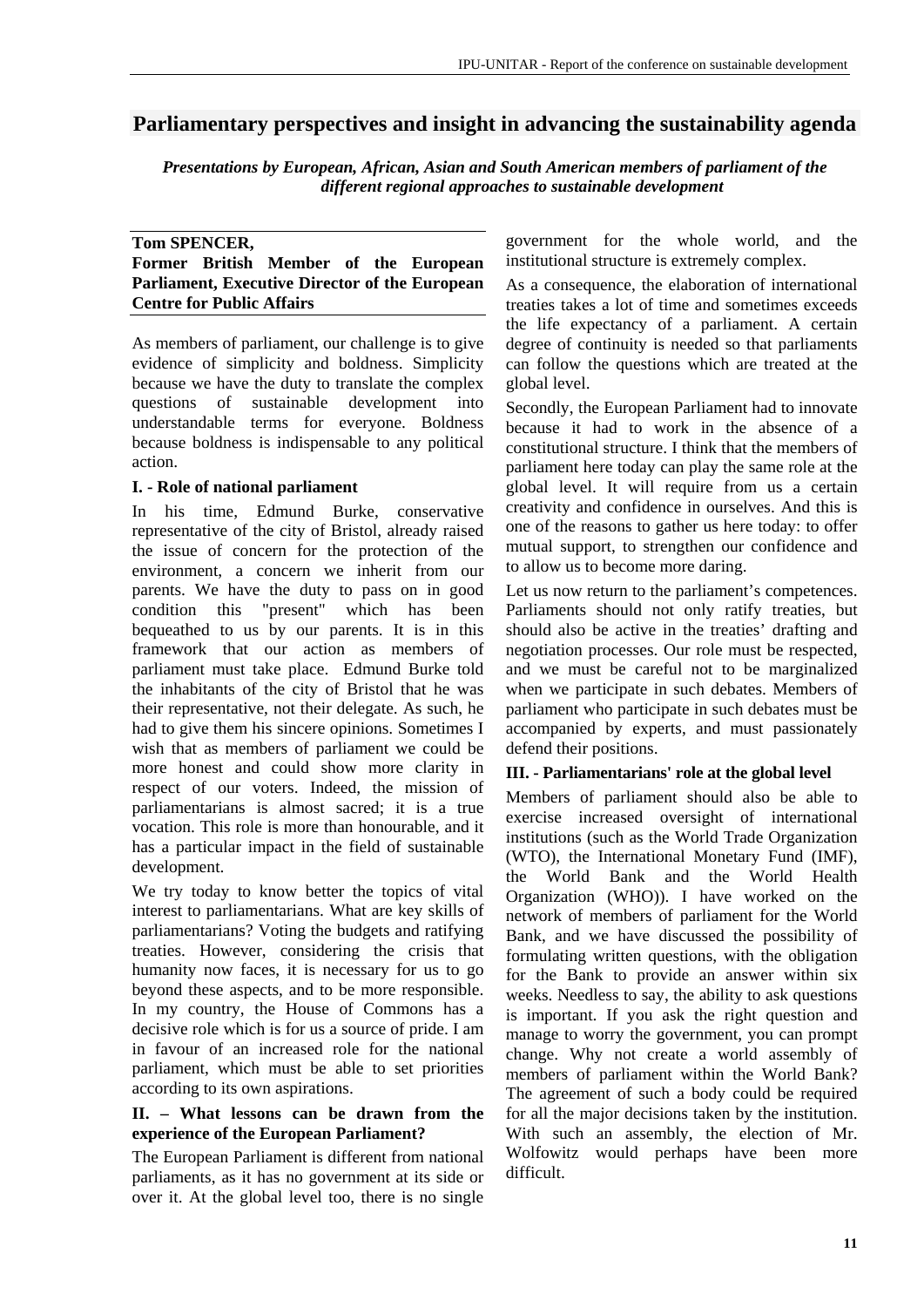Parliamentarians would have had a greater impact in terms of multilateralism if they had been better integrated in the decision-making process. Why not systematically integrate the point of view of members of parliament into the conclusions of any multilateral agreement? Finally, relations between members of parliament and NGOs must improve in order to ensure better complementarity. These are a few ideas that would make it possible to increase the credibility and legitimacy of members of parliament at the world level. Personally, I am convinced of the usefulness of the United Nations, and I think that the presence of members of parliament within it would be completely desirable. The presence of members of parliament could among other things be used as a counterweight to the ambassadors of certain countries. It would make it possible to go beyond certain sometimes archaic models.

#### **IV. - Ways to strengthen the role of parliamentarians**

In the afternoon, we will consider the training and support that members of parliament require in order to achieve the missions I have just explained. The first means is an exchange of best practices. The accent must also be put on training in the principles of world governance. Members of parliament should have a better understanding of the functioning of the various institutions so that they can participate in international processes. This would allow them to better understand their role in the context of globalization.

I hope that we will find the means to strengthen the role of members of parliament through existing networks and new inter-parliamentary bodies. That would make it possible to muster the enthusiasm and passion of all those who are sensitive to sustainable development. Such exchanges do not replace cooperation between parliaments, but are essential to dealing with the challenges of sustainable development.

In conclusion, allow me to talk about Jared Diamond's book entitled *Collapse*, which deals with societies that choose to fail when faced with an environmental threat. The author considers that such a phenomenon arises when the political dialogue no longer exists, when institutions withdraw unto themselves and when there is no more understanding of the general interest.

We are still not there, but I am afraid we are not very far from it. I hope that in 500 years, historians will be interested in the way our society saved itself, and I am convinced that members of parliament can contribute in a significant way to saving humanity.

#### **Marie-Noëlle LIENEMANN, Member of the European Parliament, France**

The European Parliament has always been active in the field of sustainable development. We currently have a on the environment, a committee on north-south relations and a committee on social services. It is no doubt in relation to social questions that our skills are weakest and our concerns are insufficient. Indeed, in recent years the efforts of our Union have turned to north-south development less than in the past, probably because of the European Union's enlargement eastwards. This reorientation makes it imperative for us to take up the challenges of the twenty-first century. We are all confronted with this reality. The Spanish leader Felipe González summarized it very well when he said "The world is our planet". However, we have not succeeded in establishing a true democracy on our planet where the voice of the people can be heard and globalization is in sync with the ambitions of the majority. We thus have a duty as members of parliament, as representatives of these peoples, because we embody a part of these peoples, to bring to the fore of world consciousness a greater sense of responsibility. As members of parliament, we must act in favour of a new kind of global governance.

#### **I. – The indispensable implementation of the Kyoto Protocol**

At the Rio Summit, specialists sounded the alarm and raised global consciousness. In Johannesburg, the alarm was raised a notch, but action was still not taken. And the problem is still very much there. Because we have sounded the alarm and have shown a failure to act in concrete terms, a certain idea of collective powerlessness has taken hold. Our ability to act has been called into question, and we risk seeing a nightmare scenario whereby the energies mobilized today all come to naught.

We therefore must choose an approach different from sounding alarms. We must show that we are capable of making progress. The European Parliament is convinced that the best method is to show the way with success, and not to point to the dangers of inaction. As representatives of European countries, we must set an example in sustainable development. We must implement the Kyoto Protocol. If that agreement, which has been adopted and ratified, is not implemented, it will be useless to imagine any further progress. It is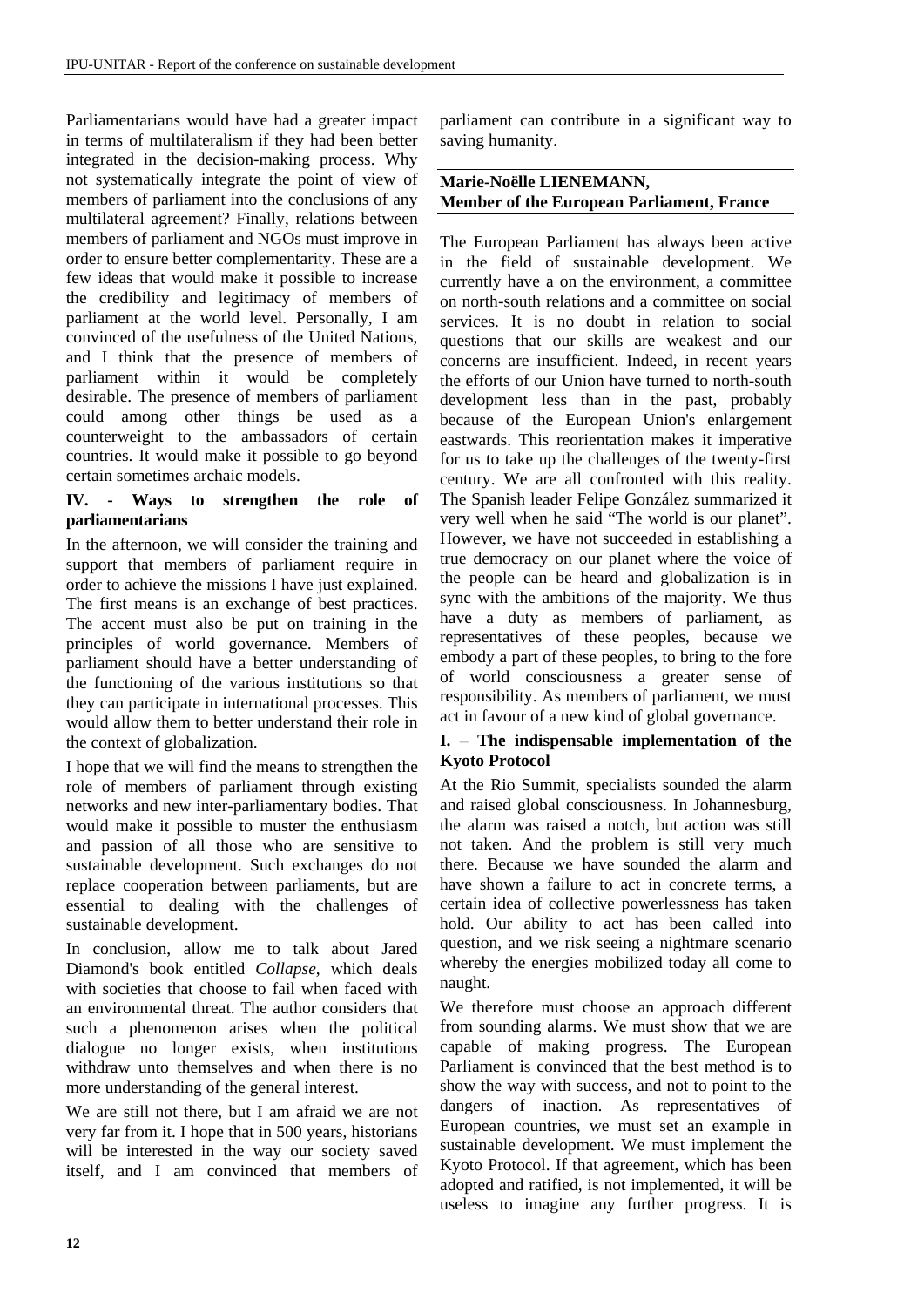therefore imperative that the Kyoto Protocol be a success. The European Union must effect major changes in its policy, its economic practices and its research investment. The European Parliament has made this one of its priorities.

China and the United States of America have not acceded to the Kyoto Protocol. In both, the question of economic competitiveness arises, and the Kyoto Protocol does indeed involve demands that weigh upon the economy. But parliaments should be strong enough to make hard choices. We will not succeed in implementing the Kyoto Protocol unless the wealthiest and most developed countries make the most effort.

#### **II. The duty to set the example**

We must assume our international responsibilities while at the same time paving the way in sustainable development at the national level, both environmentally and socially. I would plead in favour of politicizing sustainable development, not with the aim of getting lost in political squabbles, but rather to ensure that this new concept will be more than just smoke and mirrors. In Johannesburg I heard the major international enterprises addressing the need to take sustainable development into consideration, but I know that these same companies will stop any pretence of generosity on this subject as soon as they have no more profits to gain from it. Thus we cannot simply trust the private sector. NGOs, as useful as their work may be, are also unable themselves of implementing the necessary policies. That is where we come in.

Among our environmental priorities there is also the question of water. If we in Europe cannot resolve problems in this field, with all our wealth, then who can? Here too we have the duty to set an example, but experience has shown that we also have a great deal to learn from experiences in areas where resources are more scarce. We have seen that prudent resource management is often more effective there than elsewhere. The development experiences of the entire world must be given their due.

Among our priorities in the social field, there is gender equality. We believe that this equality is a major element of the good governance of sustainable development. In consumption patterns, in ways of conceptualising development, everything indicates that no other form of equality can be ensured if there is not equality between the sexes. There has never been an example where equality made progress while gender equality did not. Therefore, we believe that it is crucial to make equality between men and women a strategic facet of sustainable development in this twenty-first century. This is far from being the case, and we can see some worrisome reversals in this field in some of our countries.

#### **III. The need to redefine international trade regulations**

We must set the example, but we must also be the protagonists of a new kind of global governance in respect of sustainable development. We at the European Parliament have been calling for the establishment of a world environment organization to ensure that social and environmental standards are given greater consideration in international agreements. It is legitimate that certain States should fear that social standards, in particular those of the International Labour Organization (ILO), and environmental standards might be used by the countries of the North as a pretext for protectionism. But on the other hand, everything indicates that if we do not together develop social and environmental regulations, they will be imposed by the market, resulting in environmental degradation and an increase in inequality in society. We have thus called for the establishment of a world environment organization, and for a hierarchy of standards to be adopted within the WTO. We consider that the rules of free competition alone cannot organize international relations. A balance must be struck between free competition, the respect of international environment conventions and ILO standards. The question of the hierarchy of standards must be raised systematically in European bodies in order to contribute to sustainable development.

We must not content ourselves with the adoption of standards and agreements. We must also provide international structures such as the United Nations and its specialized agencies with the specific resources and programmes required so that they can effectively fight poverty, implement the Kyoto Protocol and improve living standards. That is why we in the European Parliament are calling for the establishment of an international tax for development, the exact shape of which is still under debate. Such a tax would make it possible to regulate the economy so that it serves the general interest, and sustainable development.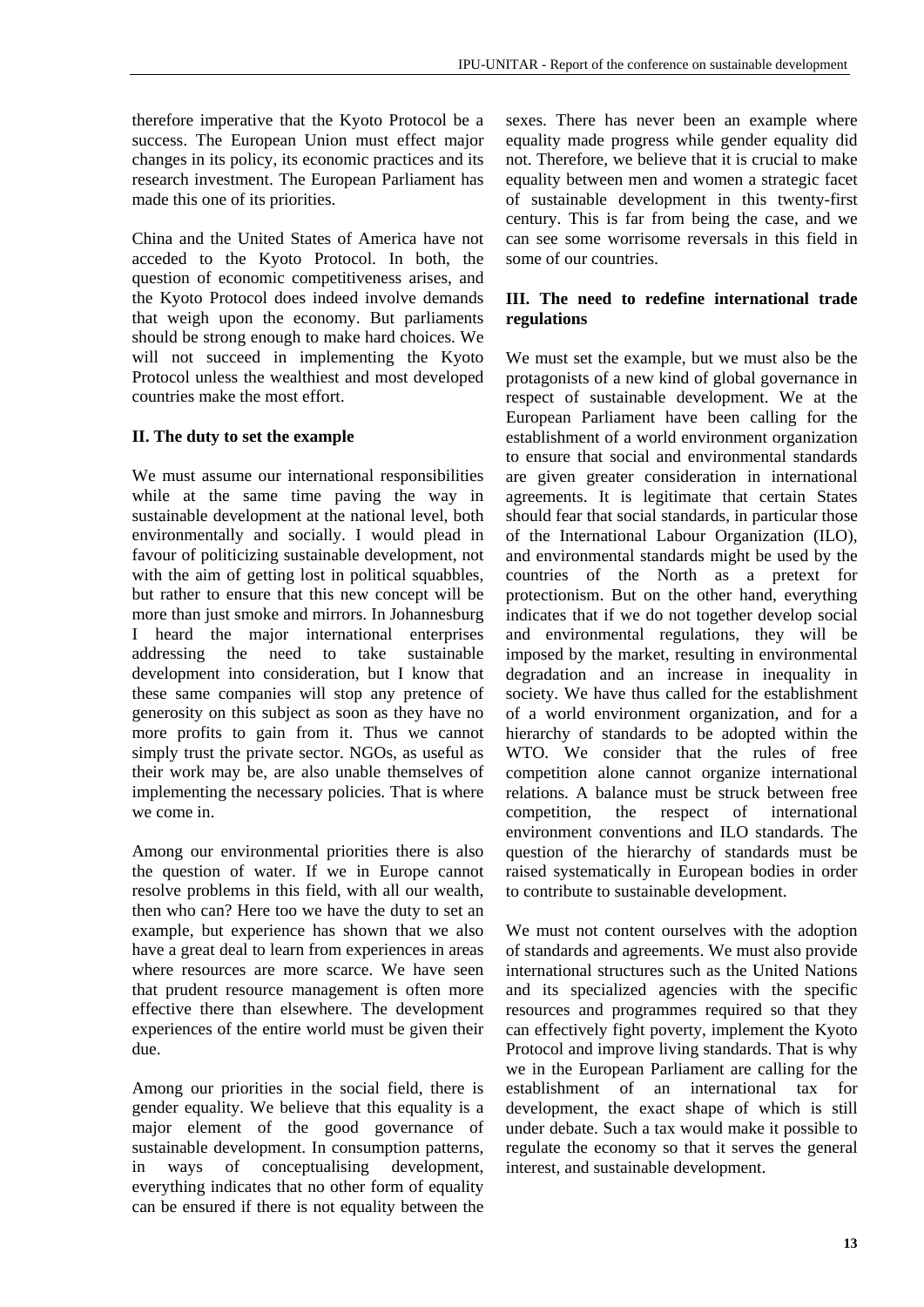#### **Sam Iet SEK, Senator, Cambodian Senate**

The aim of my presentation is not to speak about sustainable development at the world level, as that is for the experts to do. I will concentrate solely on the prospects for sustainable development in Cambodia, while at the same time acknowledging the planetary scope of this subject. There is still much to be done for our sustainable development projects. As part of its agenda for sustainable development, Cambodia has put in place a poverty reduction programme which respects the environment and the country's cultural heritage.

The Government has mobilized efforts to create conditions that are conducive to the economic and industrial development of the country, which was decimated by 20 years of war. The agricultural sector absorbs 80 per cent of the active work force of our country. It has a very large potential for sustainable development through poverty reduction efforts. The service sector too is quite large. Tourism occupies part of the labour force in the cultural centres and beach areas, but it is a sector that still must be developed. Cambodia is counting on this "smoke-free" sector to contribute to its sustainable development.

For a long time, Cambodia benefited from most favoured nation status with the United States. Since that status was rescinded, the country has seen its industry decline, in particular in the textile sector, which has brought the positive effects of sustainable development to a halt. I call upon the European countries to take up where the United States left off, and to facilitate relocation to our country, which has a skilled workforce for light industry. We should be able to diversify our exports while welcoming more industries. In respect of electric energy, while Cambodia has a large potential for hydroelectric generation, it is still in a poor position. Technical studies have shown that investments in this field would be particular profitable in Cambodia. The French Government, through the French Development Agency, has already begun fostering such investment. We should emphasize, however, that in the future the main field for sustainable development in Cambodia will be the food and agriculture sector.

Parliamentarians in Cambodia can play a major role in terms of general policy planning when they adopt the country's finance bill. The parliament's debates make it possible for the Government to orient its programmes. Furthermore, the parliament can oversee the implementation of the policies that are thus adopted. As senators, we have a responsibility to work to mediate and conciliate at the national level. Internationally too we have an important role to play; and I am pleased to have been able to carry out some such work at this conference here today.

#### **Ali Abdul BAHARI, Member of the National Assembly, Kenya**

I would like to draw your attention to the fact that the Nobel Peace Prize has been awarded to a parliamentarian from my country, Mrs. Wangari Maathai. She would certainly be in her place with us today, especially as she has always fought for the environment and for sustainable development. If she has been awarded the Nobel Peace Prize, it is clearly because she has made our country aware of sustainable development. She has personally carried out a great deal of work in the forests of the Congo.

Within Kenya, various reforms have been carried out in recent years in support of sustainable development, in particular in the field of education. We are seeking to develop an environmental conscience among our citizenry. A law was adopted in 1999 establishing a government commission to monitor environmental matters. We are also in the process of drawing up a constitution which will include a full chapter on the environment and sustainable development.

Mr. Desai has ably linked sustainable development with combating poverty. Cooperation between the first and third worlds is indeed required worldwide, and that applies to each and every one of our countries. We must seek to ensure a more equitable distribution of wealth. Kenya is a major coffee producer, but in fact our country is specialized in tasks with very little added value; those involving significant added value remain the prerogative of the most developed countries. A new division of labour is required to make possible balanced development. The environment is another concern for our country. I have personally witnessed certain rivers running dry in Kenya. That shows the speed with which changes affecting the environment can take place within a lifetime, and it demonstrates the full importance of the tasks we are facing.

**Carlos WILLIAM DE SOUZA, Member of the House of Representatives, Brazil** 

For Brazil, sustainable development is essential. Brazil has 30 per cent of the world's freshwater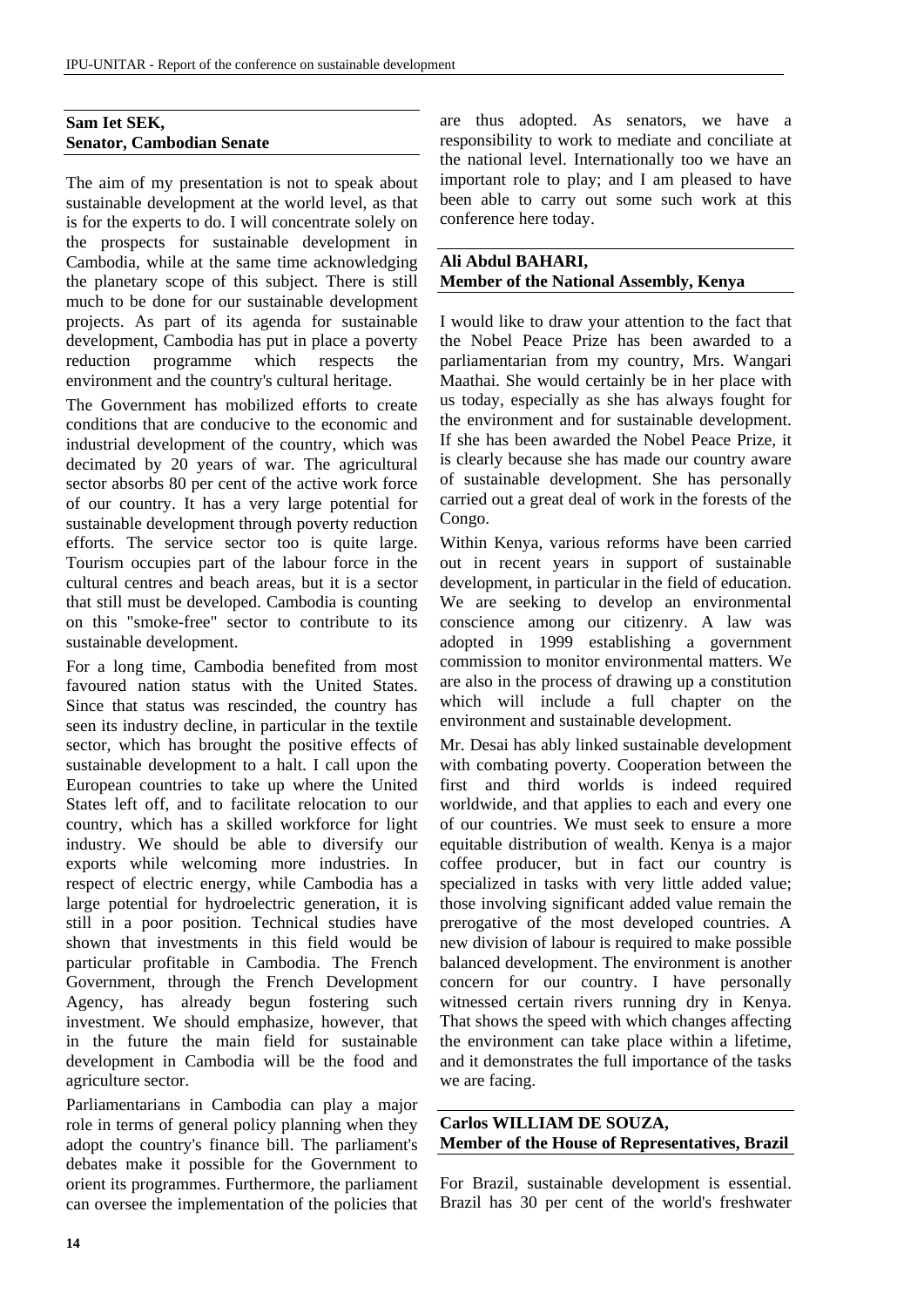resources and the largest virgin forest in the world, in the Amazon. Brazilian parliamentarians have drawn up a sustainable development programme to settle the complex environmental problems of the day. We in Brazil have a great deal of experience with environmental programmes, which serve as examples for many other countries. We have had a national environmental policy since 1921. To cite an example, our Constitution contains an article devoted to the environment as well as several provisions establishing training programmes in this field. We are also perfecting laws to protect our country's flora, fauna and forests. For instance, we have adopted a law against environmental crime which provides sanctions and fines in the event of infractions. We have also adopted other measures to protect the environment, and hope to set up institutions to ensure respect for them. We have included provisions for solid waste treatment programmes in a bill that will soon be adopted.

Progress in sustainable development is only possible if we develop economic instruments to ensure that market forces support environmentally friendly practices. Water resource management is a particularly important field. Brazil has considerable environmental resources, and the country is advanced in the field of sustainable development. Our country is often criticized for the destruction of the Amazonian rainforest, but we

have taken many steps to protect it. Brazilian legislation is at the cutting edge, and that reflects the fact that we are aware of the considerable wealth of our resources.

#### **Jorge PINHERO,**

#### **Member of the House of Representatives, Brazil**

While Brazilian legislation is advanced, the executive branch is often at pains to enforce it. Our country's institutions do not have the means with which to do it. We have, however, stepped up our efforts to fight deforestation. Yet we lack resources, in particular in terms of staff and financing. We compensate for our weaknesses in financial resources by making efforts to train populations in the forest areas. On the other hand, we have considerable water resources. Yet we are doing everything possible to raise the awareness of citizens of the need to preserve this resource by limiting its use.

One of the problems that Brazil is facing on the legislative level is how to ensure that rules are coherent at the local, regional and national levels. It is for parliamentarians to improve this coherence in order to ensure real effectiveness. Lastly, we support the establishment of a tax system to finance environmental protection measures.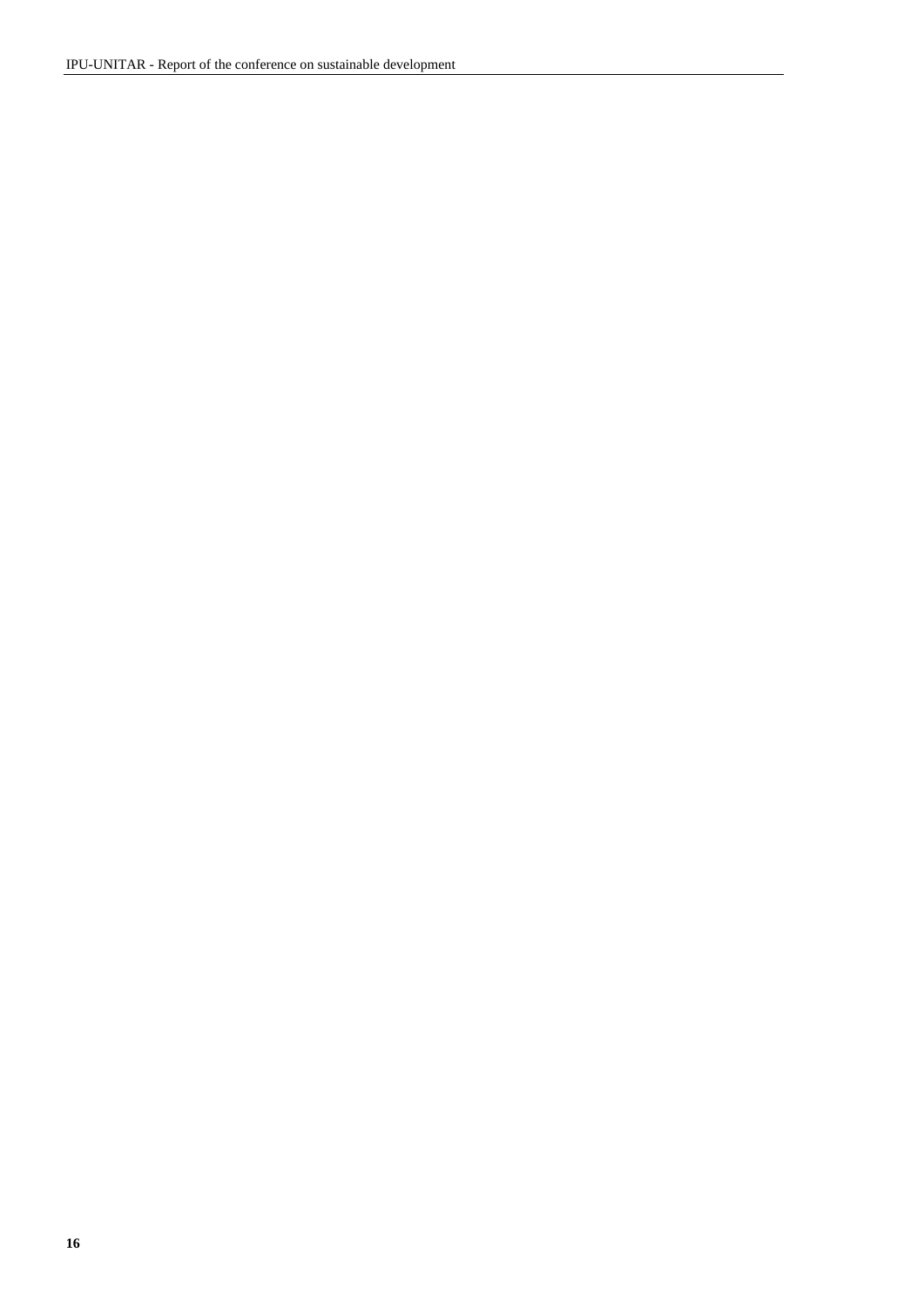# **Sustainable development, the Millennium Development Goals and parliamentarians: Challenges, roles and opportunities, with a concrete focus on three key issues**

*Reports of the working groups* 

## **REPORT OF THE WORKING GROUP ON WATER**

#### *Rapporteur of the working group: Aref BATAYNEH, Senator, Jordan*

During the afternoon session, three working groups were created to discuss the main challenges facing parliamentarians in three specific areas: water, climate change and energy, and trade for sustainable development.

Group 1 was set up to consider the issue of water and to think broadly about the challenges, roles and opportunities facing parliamentarians in this field.

#### **I. KEY ISSUES AND CHALLENGES FACING PARLIAMENTARIANS IN THE WATER SECTOR**

The moderator identified, based on the discussions, the following issues and challenges as relevant to parliamentarians:

- There is a need to better understand the linkages between water and other sectors such as energy, climate change, agriculture, health and biodiversity. There is also a need to deepen understanding of the concept of ecosystem services;
- The question arises of how to provide water for people while ensuring that ecosystems receive enough water to be able to continue providing ecosystem services. Access to water is increasingly regarded as a basic human right, and parliamentarians could help to promote this concept and entrench it as a constitutional right;
- As regards the issue of integrated water resources management, a key challenge is whether the World Summit on Sustainable Development (WSSD) 2005 integrated water resources planning target will in fact be met. As well, it is critical that governance be improved in the water sector if indeed integrated water resources management is to become the norm;
- As regards the link between water and food, the thirteenth session of the United Nations Commission for Sustainable Development (CSD-13) emphasized the need to use efficient water technologies and to share such technologies. As well, farmers should be trained in ecologically sound agriculture and in efficient water use, and agriculture and aquaculture should be implemented with increased focus on the poor;
- The proportion of people living under water stress will increase from 34 per cent in 1992 to 53 per cent in 2005, yet official development assistance (ODA) levels are not rising sufficiently to meet the demand;
- Water represents the "oil and gas" resource of the future. Therefore, how can parliamentarians of wealthy countries work to improve global water access, especially for the least developed countries (LDCs). If water is indeed to be considered as a global public good, then questions arise as to who will provide access to that good, and how increased financing can be mobilized to ensure access for all;
- There is a need for a global fund for promoting technology related to sustainable water use and management. Education and public awareness also need to be stepped up. Public awareness is critical, and the burden lies on educational institutions, since parliaments are not equipped to address the public awareness challenge;
- Parliaments in developing countries are faced with a wide range of constraints, since democratic institutions are not as well developed there as they are in the West. Therefore, the influence of parliaments in the developing world is relatively weak, especially as regards the promotion of sustainable development issues.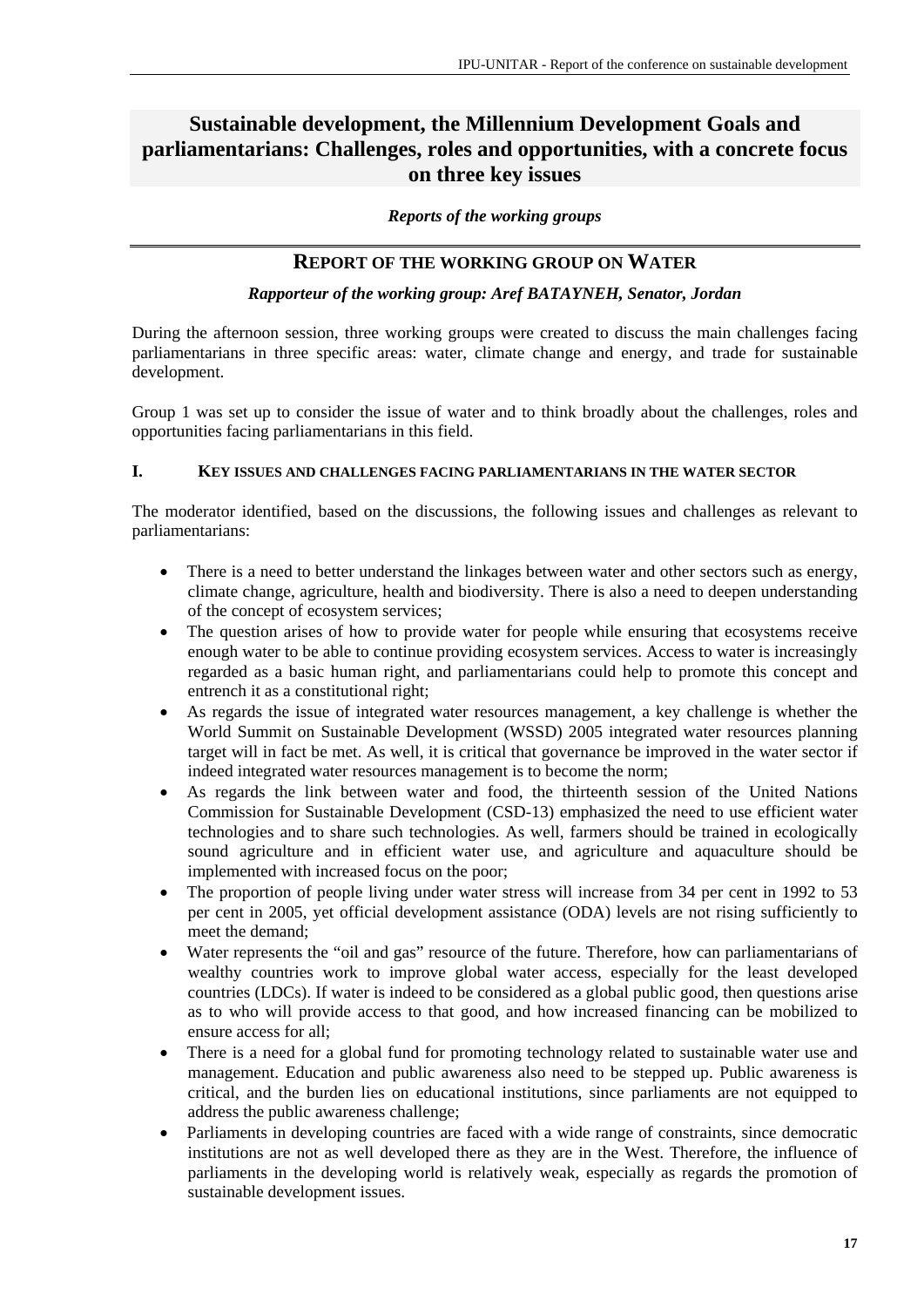#### **II. POTENTIAL ROLES FOR PARLIAMENTARIANS IN ADDRESSING WATER ISSUES**

Parliamentarians highlighted the following roles and obstacles:

- Given the increasing role of the private sector in the delivery of water resources, it is important that the position of the public authorities be strengthened to ensure that water resource policies benefit the poor;
- Parliamentarians must play a higher-profile role in holding their governments accountable for providing the necessary levels of social spending, as well as calling upon donor governments to honour ODA commitments;
- Parliamentarians should play a key role in elaborating what types of instruments might be needed at the national level to promote the concept of the human right to water and to promote the concept of water as a global public good;
- At the international level, parliamentarians should address how best to share experiences in the elaboration of the human right to water and in the advancement of the public good approach to water. That right must also reflect real economic and environmental costs;
- Parliamentarians must be better engaged in the various processes involved in the delivery of water resources and must address how best to improve access to water;
- Parliamentarians should play a role in ensuring that the necessary resources are mobilized to ensure access to water for the poor. At the same time, the right technology choices must be made in accordance with local needs and special considerations. The technology access question is an important issue which prevents local communities from ensuring adequate delivery of water resources, and parliamentarians must play a more active role in advancing the appropriate response to the technology challenge.

#### **III. WHAT CAN BE DONE TO ENHANCE THE ROLE OF PARLIAMENTS AND PARLIAMENTARIANS?**

The moderator, based on the debates, identified the following ideas to foster parliamentarians' action and engagement:

- An ongoing platform is needed to ensure the exchange of experiences in promoting sustainable water use. This might build upon the Global Capacity-Building Initiative;
- The Global Capacity-Building Initiative should develop seven regional groups of parliamentarians around the world to assess what individual countries need in terms of financial and technical resources and then identify key resources that must be mobilized;
- Parliamentarians need improved access to technical and scientific knowledge on the water issue in order more effectively to discharge their duties as legislators. This is a clear need that the Global Capacity-Building Initiative can help to address;
- Parliamentarians also need better education, training and awareness-raising on the issue of water and especially on the related human rights, ecological and security dimensions;
- Parliamentarians need resources to enhance their involvement in the negotiation of multilateral environmental agreements, especially those dealing with water issues. Their involvement is critical for ensuring the accountability of national governments and for deepening their own understanding of the complexities of multilateral negotiations;
- Resources are needed to support parliamentarians in developing framework laws on water access and delivery, as well as the sharing of the resources between different countries, at both the bilateral and regional levels.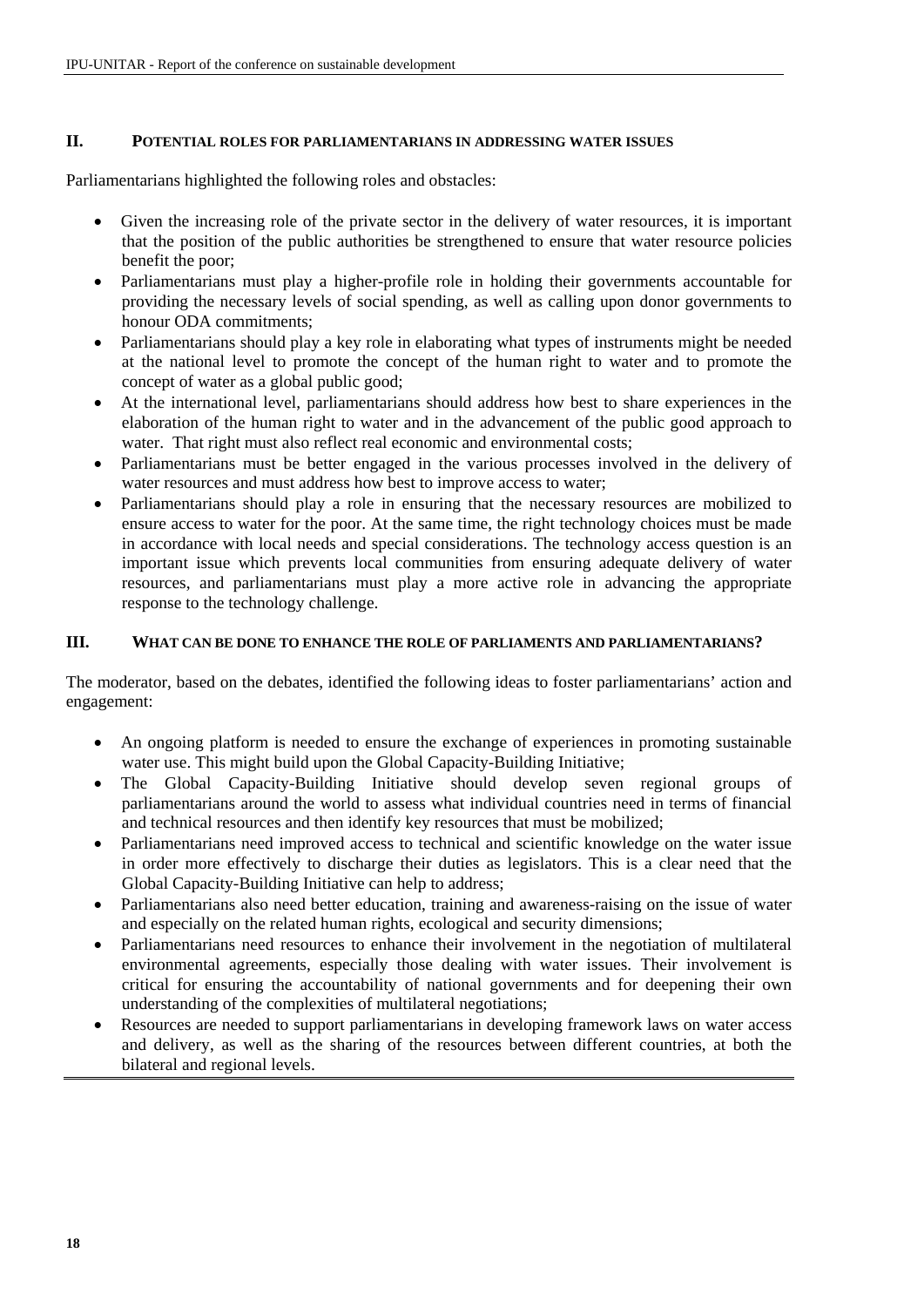# **REPORT OF THE WORKING GROUP ON ENERGY AND CLIMATE CHANGE**

#### *Rapporteur of the working group: Farooq AMJAD MEER, Senator, Pakistan*

During the afternoon session, three working groups were created to discuss the main challenges facing parliamentarians in three specific areas: water, climate change and energy, and trade for sustainable development.

Group 2 was set up to consider the issue of climate change and energy, and to think broadly about the challenges, roles and opportunities facing parliamentarians in this field.

#### **I. KEY ISSUES AND CHALLENGES IN THE FIELD OF CLIMATE CHANGE AND ENERGY**

The moderator identified, based on the discussions, the following issues and challenges as relevant to parliamentarians:

- There are complex linkages/synergies/conflicts between energy, water, agriculture, and the conventions related to climate change, biodiversity and desertification;
- Renewable energy systems should be encouraged to the maximum extent in developing countries, since, in addition to being climate-friendly, they have positive impacts on other environmental concerns, as well as on such aspects as employment and industrial development;
- Climate change has negative impacts on poor countries and peoples, while its causes rest with people in the industrialized North;
- A number of adverse effects that can be connected with climate change are already visible in many countries: coral bleaching (Pacific islands), disappearance of rivers due to local climatic changes (Kenya), reduced precipitation resulting in soil degradation (Sahel countries), etc.;
- There is an urgent need to implement existing agreements for example the New Partnership for Africa's Development (NEPAD);
- What should be the role of nuclear energy particularly in developing countries?

#### **II. POTENTIAL ROLES FOR PARLIAMENTARIANS IN THE FIELD OF CLIMATE CHANGE AND ENERGY**

During the debates, parliamentarians highlighted the following roles:

- Include environmental issues in educational curricula:
- Set the standards which industrial units must meet to undertake production;
- Create awareness and disseminate information to the general public and different stakeholders;
- Ensure implementation of laws:
- Create economic incentives to make people adopt environmentally friendly policies;
- Strengthen international environmental governance;
- Quantify the benefits of action, not just the costs;
- Make the public understand that the costs of inaction today will be much higher than the costs of action;
- Adopt the following motto: "Take action within your country, clean up your own house (country). If you do that well, it may have an impact on others";
- Learn lessons from best practices adopted by other countries and put them into use according to local needs;
- Cooperate with different parliaments of the same region and make use of existing parliamentary networks;
- Parliamentarians should use simple language (stories) instead of scientific terminology in communicating with the public, and encourage scientists to do the same;
- More emphasis should be given to renewable energies, especially in rural areas;
- There is a possibility for the developing countries with financial and technical support from the industrialized countries - to invest in climate-friendly technologies, and even to ensure that all the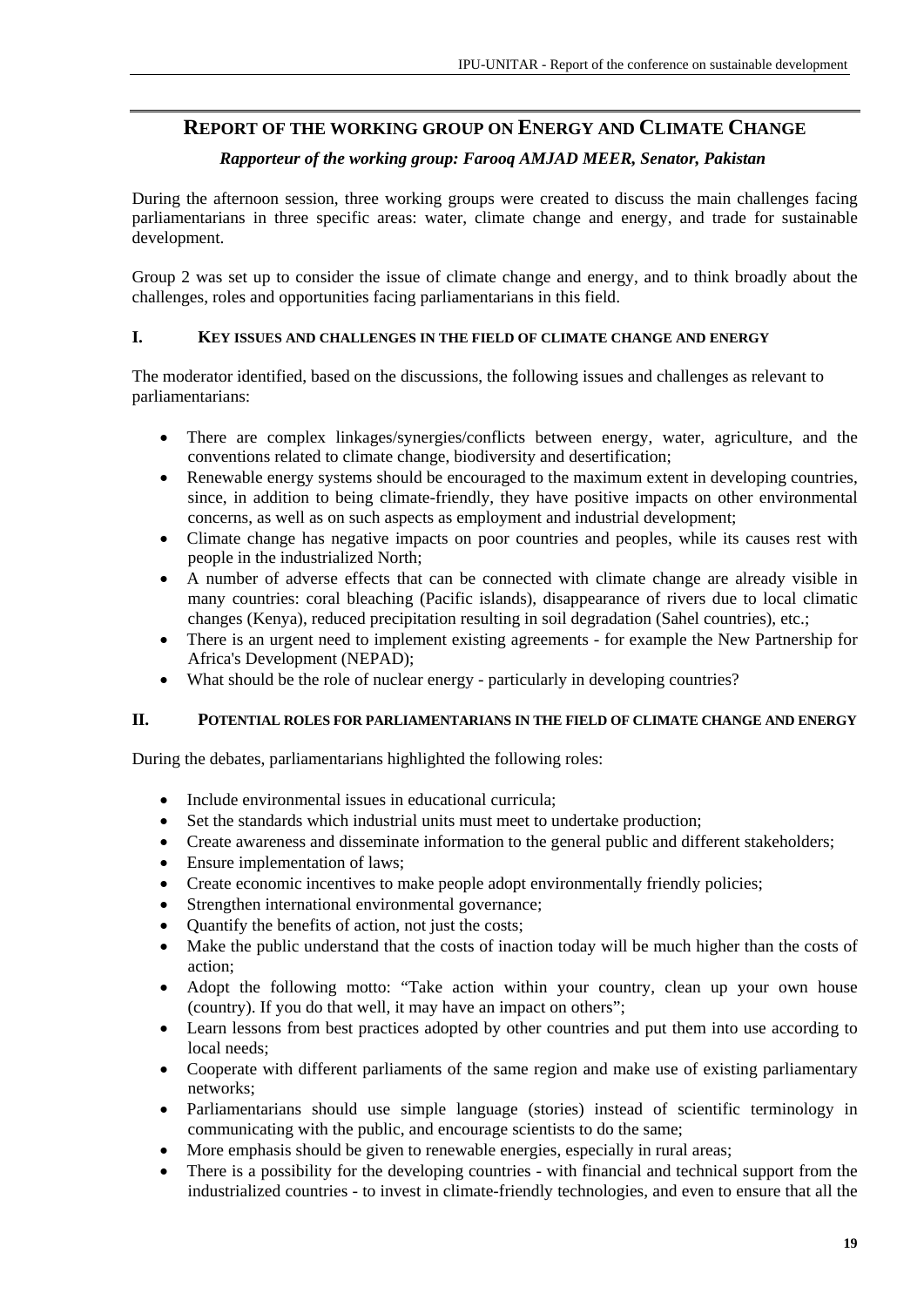new technologies will be low- or no-carbon technologies. This, however, will not happen by itself, and parliamentarians can/should work for this goal.

#### **III. WHAT CAN BE DONE TO ENHANCE THE ROLE OF PARLIAMENTS AND PARLIAMENTARIANS?**

The moderator, based on the debates, ascertained the following ideas to foster parliamentarians' action and engagement:

- There should be interaction between the different committees of the parliament and likewise between the different committees within the region and the subregion. This will ensure an integrated approach to development;
- Coordination between different stakeholders is needed, especially with civil society and academia;
- More power should rest with the legislature than with the executive. Therefore, capacity-building and information exchange is needed;
- There is a need to create regional inter-parliamentary groups:
- Parliamentarians should be part of delegations involved in negotiations;
- Engage parliamentarians from countries representing different positions on selected issues, through direct communication;
- Develop better relations with civil society and the United Nations system:
- Informed parliamentarians should form networks to become national and then global pressure groups;
- Improve parliamentary oversight of international organizations;
- Parliamentarians should insist on the adoption of national strategies with clear targets and ensure consistent follow-up;
- Traditional parliamentary tools should be used, such as inquiries, the setting up of commissions, and the asking of questions on the floor of the parliament;
- Environmental questions should be considered in view of economic and social questions.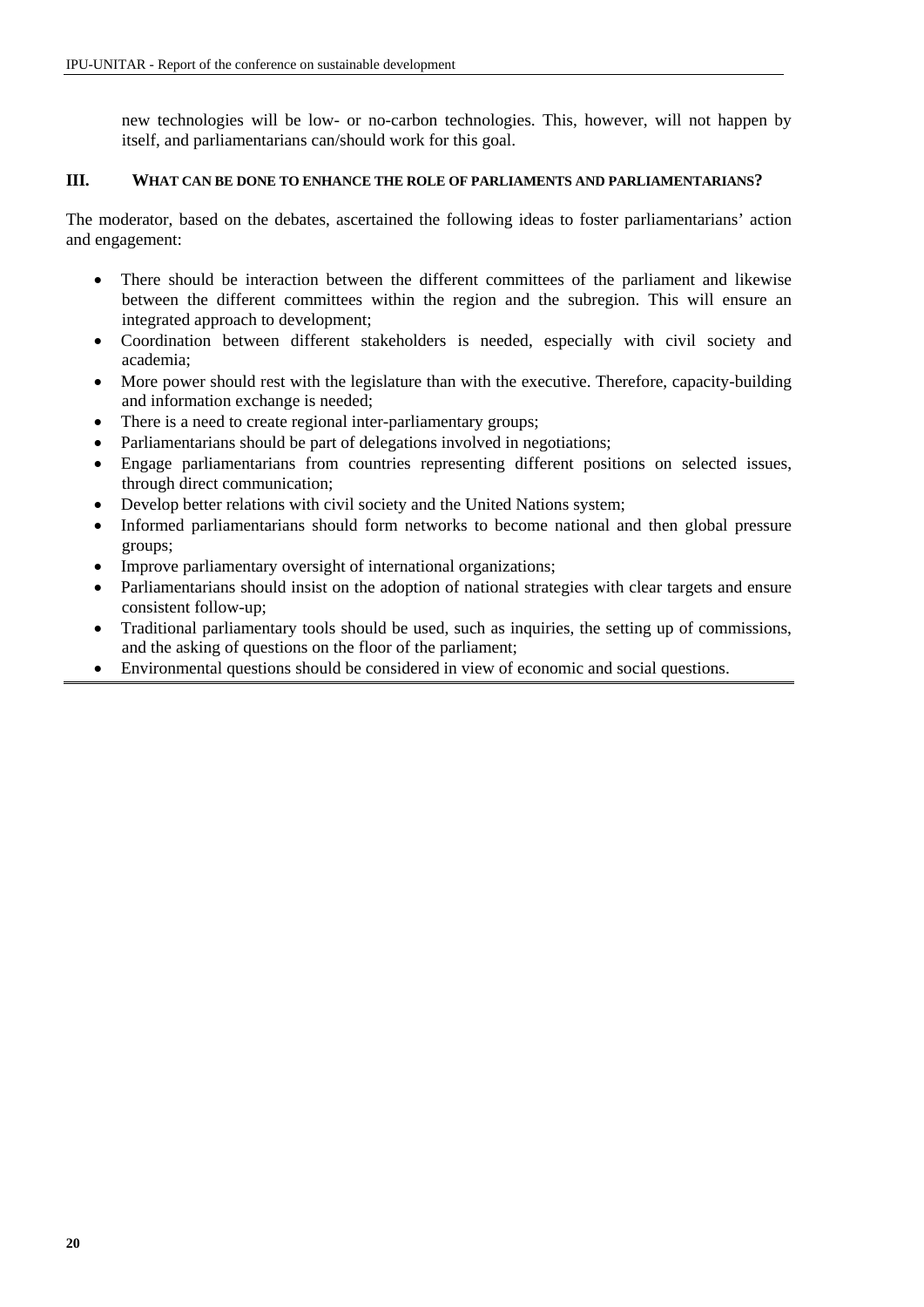# **REPORT OF THE WORKING GROUP ON TRADE FOR SUSTAINABLE DEVELOPEMENT**

#### *Rapporteur of the working group: Lord BRENNAN, United Kingdom*

During the afternoon session, three working groups were created to discuss the main challenges facing parliamentarians in three specific areas: water, climate change and energy, and trade for sustainable development.

Group 3 was set up to consider the issue of trade for sustainable development and to think broadly about the challenges, roles and opportunities facing parliamentarians in this field. More specifically, this working group explored the role of parliamentarians in ensuring that international trade supports their countries' national economic and social development and is consistent with the sound management of natural resources and the environment.

#### **I. KEY ISSUES OF TRADE AND SUSTAINABLE DEVELOPMENT**

The moderator identified, based on the discussions, the following issues as relevant to parliamentarians:

- How can countries strengthen their economies, improve their exports and earn foreign exchange, while alleviating poverty, managing their natural resources, and conserving the environment?
- The WSSD Plan of Implementation refers to trade as a means of implementing sustainable development. Trade can also contribute to achieving the Millennium Development Goals. Done poorly, however, liberalization may undermine these goals;
- Trade liberalization must consequently be undertaken in the right sectors, at the right pace, and supported by the right rules and institutions at the domestic and international levels. Parliamentarians play a role in securing these.

#### **II. POTENTIAL ROLES FOR PARLIAMENTARIANS IN PROMOTING SUSTAINABLE TRADE**

During the debates, parliamentarians highlighted the following roles:

- Parliamentarians have potential roles to play in identifying the goals of trade policy, helping to evaluate the impacts of past and potential future trade policies, and sequencing trade liberalization;
- Where trade-offs are required, they can help to balance the need for growth, competitiveness and trade against environmental, social and other concerns, and can identify opportunities for synergies;
- Parliamentarians can review government negotiating agendas, and ensure appropriate rules are implemented and institutions created to manage liberalization. These include policies to share wealth, address labour issues, and manage natural resources;
- They can also can also promote dialogue with civil society and business and weigh the interests of different groups, including future generations.

#### **III. CHALLENGES TO PARLIAMENTARIANS IN ENHANCING THE CONTRIBUTION OF TRADE**

During the discussions, parliamentarians identified the following challenges:

- Independent analysis. Parliamentarians need to undertake their own analysis of key issues, in order to make their own proposals and to respond effectively to those of government;
- Effective communication*.* Parliamentarians must be able not only to communicate the positions of governments, but also to develop and communicate their own perspectives on the public interest;
- Policy space*.* There is a need for flexibility or "policy space" to ensure that international rules can be implemented to secure domestic priorities;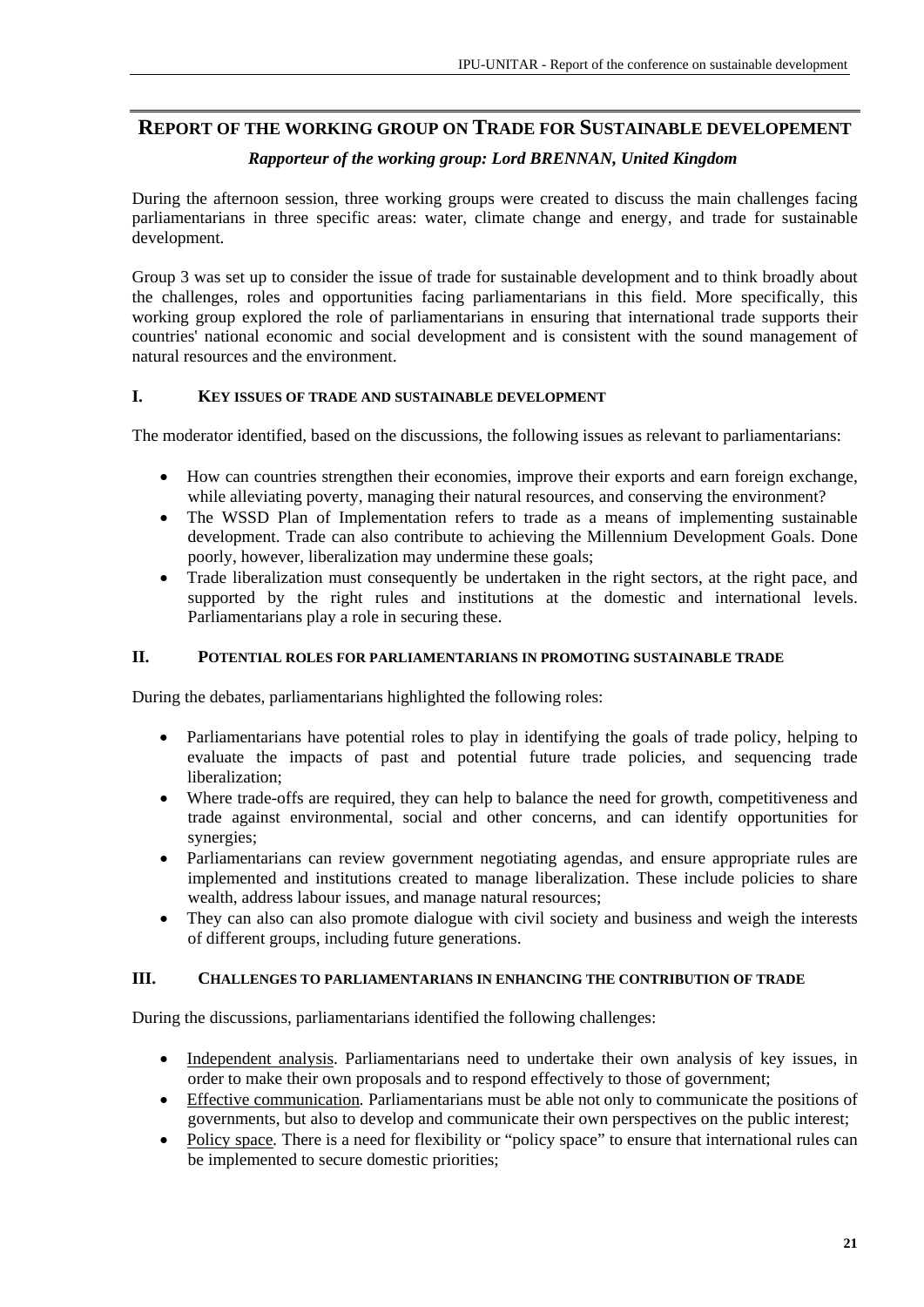• Building parliamentary influence. There are limits on what parliamentarians can do. The influence of the international community may in some cases overwhelm parliamentarian's ability to influence policy.

#### **IV. WHAT CAN BE DONE TO ENHANCE THE ROLE OF PARLIAMENTS AND PARLIAMENTARIANS?**

The moderator, based on the debates, ascertained the following ideas to foster parliamentarians' action and engagement:

#### At the national level

- Use existing domestic mechanisms to review policies. Support could be provided to parliamentary committees as a counter-balance, and to ensure that proposed laws and policies are appropriate;
- Develop national committees on sustainable development and/or trade*.* Parliaments without existing committees on sustainable development should consider developing new bodies. An institutionalized structure can help to channel discussion, promote capacity building and enhance access to outside expertise;
- Build capacity for independent policy analysis and communication*.* It is a challenge to undertake analysis and build ownership by communicating with constituencies and others in government;
- Identification of experts. Parliamentarians may require expert input on specific issues. Support can be provided to help identify experts with relevant skills and knowledge.

#### At the international level

- Friendship arrangements*.* Bilateral arrangements between parliaments or specific parliamentary bodies (e.g. trade committees) can help to build capacity and understanding;
- Regional meetings*.* Regional meetings can help parliamentarians to meet and share national experiences. Efforts to support integrated assessment of trade policy can support enhanced parliamentary engagement;
- Participation in national delegations. Participation in national delegations can help smooth implementation of treaties later, as parliamentarians develop expertise on matters they may not normally be involved in;
- Networking with other parliamentarians*.* By networking, parliamentarians can learn more about other countries' experiences, and can build on them;
- International meetings. Meetings held in parallel with major international negotiations can support parliamentarian engagement in national delegations and promote networking and collaboration.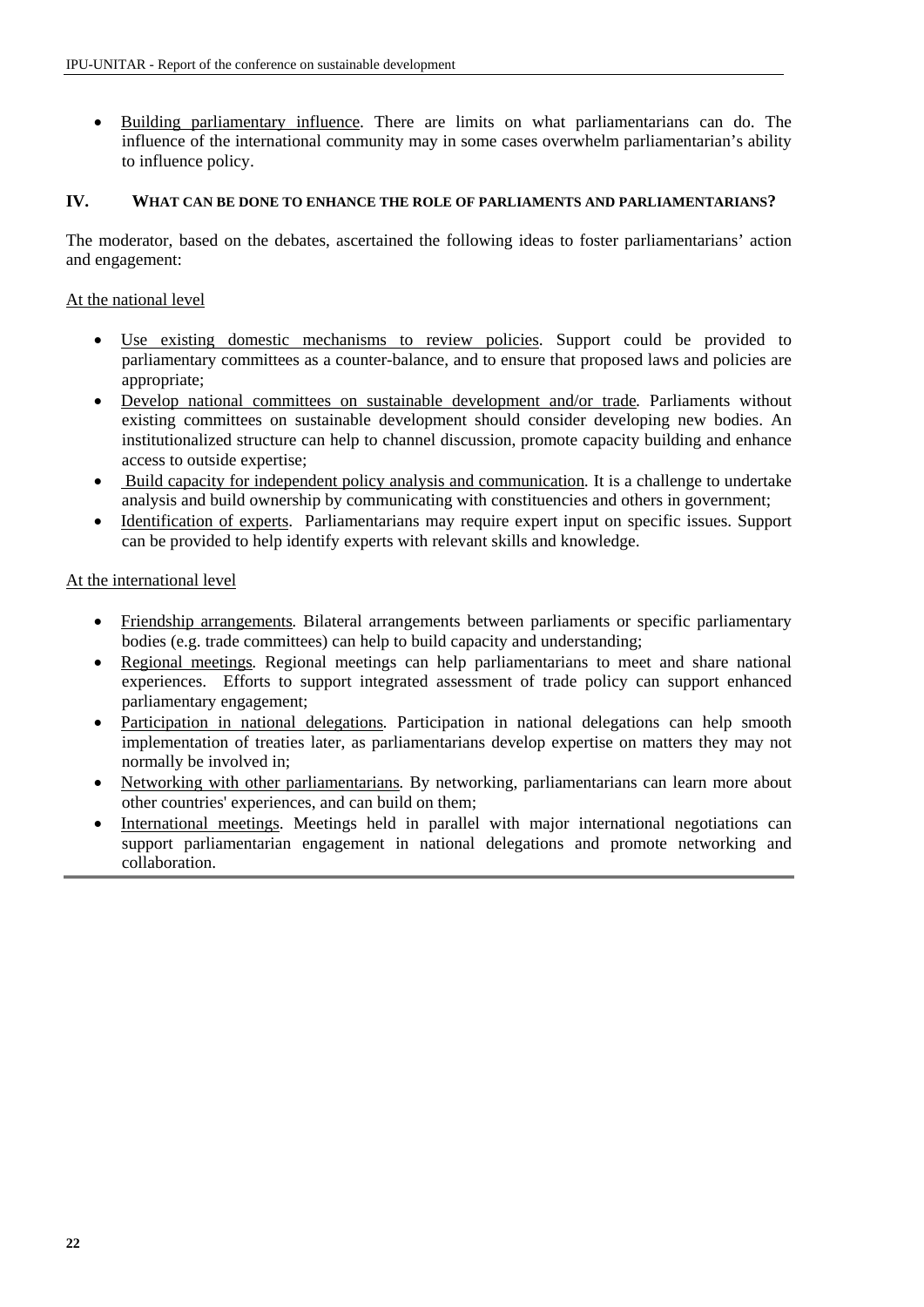#### *Summary of the debates*

#### **Discussion: Water**

Pollution prevention policies would make it possible significantly to reduce the cost of drinking water by reducing treatment and purification costs. At the same time, water treatment and purification infrastructures must be strengthened. Prevention and purification are key questions in dealing with the scarcity of water.

In many countries, overcultivation has tragic consequences for the environment, in particular for water resources. Agricultural planning should be developed in accordance with the availability of water resources, and water should be used effectively and rationally. Crops that are not appropriate to the climate and that require overuse of water resources should be eliminated.

Furthermore, such cultivation may cause a tragic depletion of the water table and may eventually bring about drought, exodus and famine. One solution would consist in imposing restrictions on trade in products that are particularly harmful to the country's environment. Another would be to decree rules prohibiting cultivation inappropriate to the climate and encouraging the production of dryland crops.

In general, countries should learn to use all available water resources (precipitation, water tables, rivers).

#### **Discussion: Energy and climate**

Sustainable development is aimed at ensuring a balance between economic development, social well-being and the environment. These three fields are interdependent and must be dealt with concurrently.

Environmental investments bear fruit in the long term. It is therefore necessary to study both major problems and "smaller" ones, as they might have long-term consequences.

At the world level, energy consumption is constantly increasing, and certain countries have begun consuming massive amounts of traditional energy resources (such as coal and other hydrocarbons). It is imperative to reorient this consumption to make use of sustainable energy sources. For example, countries with a potential for hydroelectric energy should be encouraged to develop their infrastructures and produce such energy. Restrictions on the use of nuclear energy should be limited, as this type of energy could offer a solution in the future. It may also be possible to encourage the development of new technologies and their distribution at an affordable price in the developing countries.

Parliaments should act as pressure groups and foster such development.

#### **Discussion: Trade**

To foster sustainable development, trade must be fair. The rules of the game in international trade are often one-sided.

The economies of certain countries of the South are entirely dependent on the export of raw materials, with little added value. These countries are often unable to export their goods because of customs barriers imposed by developed countries. How can the countries of the South achieve the Millennium Development Goals (MDGs) if the developed countries hinder their development with customs barriers and at the same time cut ODA? To develop and overcome their excessive dependence on external aid, the developing countries must have access to the markets of the developed countries and create added value by processing their products into semi-finished goods.

In agriculture too, there is a very large gap between the North and the countries of the third world. In the developed countries, agriculture is subsidized, which is not the case in the countries of the third world. Consequently, imports in the third world sometimes cost less than competing locally made products. Trade of this type offers no prospects for the development of such countries. What is more, the reduction of development assistance presents a genuine problem of sovereignty, as the weak States are often forced to withdraw their production and leave their economies at the mercy of the multinationals.

#### **Proposals for UNITAR and the IPU**

Sustainable development and the role of parliamentarians should be addressed at two levels. At the national level, the establishment of national sustainable development committees would make possible a better management of sustainable development. A parliamentary support programme would make it possible to improve skills of parliamentarians and to strengthen their position in the State. Some parliamentarians should be given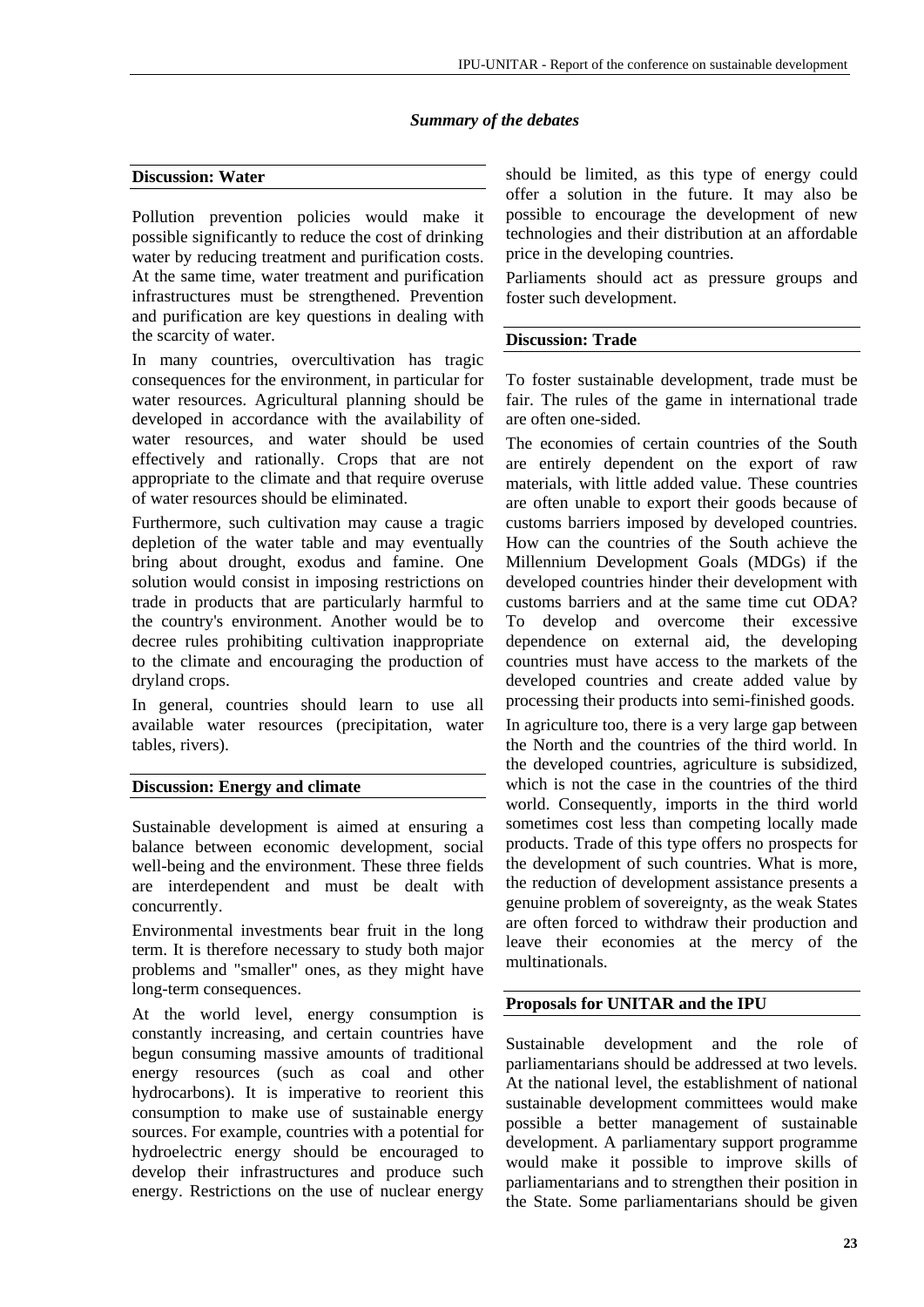training in sustainable development matters so that they can specialize in the technical and technological evolution in this field.

At the international level, there should be more forums and more exchange of best practices. The participation of parliamentarians in international meetings such as the WSSD should be strengthened. The establishment of a world sustainable development organization would make it possible to improve the management and followup of international questions related to this topic.

As a complement to traditional diplomacy between governments, parliamentary diplomacy should be strengthened, particularly in collaboration with the parliaments of the countries of the North and the South. This kind of diplomacy could contribute to ending armed conflicts, which are an important factor in the destruction of the environment.

#### **Ernst Ulrich VON WEIZSÄCKER, Member of the German Parliament, President of the Committee on Environment and Sustainable Development of the Bundestag**

I should like to summarize the debates of this morning.

As regards water, we must consider the questions of pollution, decontamination and recycling. Even if we all consider that water is a public good, it seems that the public funding is not sufficient to guarantee its supply for everyone. We thus need private funding, because the State cannot take care of it alone. It is also important to consider available technologies such as drip irrigation in order to allow an effective use of water.

Regarding energy, I think that it was very interesting to hear from the Indian Member of Parliament that the major consumers of "traditional energies" have a responsibility to finance the transition to the use of new energies. It would be interesting for us, within the framework of the United Nations Framework

Convention on Climate Change, to think about a world system that would oblige the rich countries to finance this transition to cleaner energies.

In the framework of trade, it is essential to put an end to the asymmetry and to the inequitable character of the current system. The protectionism of the countries of the North in agriculture and their tendency to export subsidized products to developing countries are tantamount to a genuine crime. We must elaborate fair rules for trade.

In conclusion, here is a message for developing countries. It is completely understandable that you expect the governments of the North to contribute to establishing a fair international system. But know that the political and economic situation of these countries is not as strong as you may believe. The governments of the United States, Japan and Germany face extremely serious debts. Wealth henceforth belongs to the private sector. Today, it is the private sector that is in the driver's seat. The problems of poverty are partially connected to privatization. In this respect, I should like to mention that I have recently published a book entitled *The limits to privatization*, which presents numerous experiments in privatization, sometimes positive but mainly negative, and raises the question of the collapse of the public sector. The concept of public good henceforth poses problems in countries where the private sector dominates. Indeed, if one defines the public good as something to which we can have access freely, and if there is a market regime, we will note that it is the most powerful actors who reserve for themselves access to this good as if it were free, and who reject the weakest. This is what we see today for example in the debate on biodiversity. Firms such as Monsanto consider biodiversity as a "free" good. They privatize it, and then secure patents, which they resell for absurdly high prices.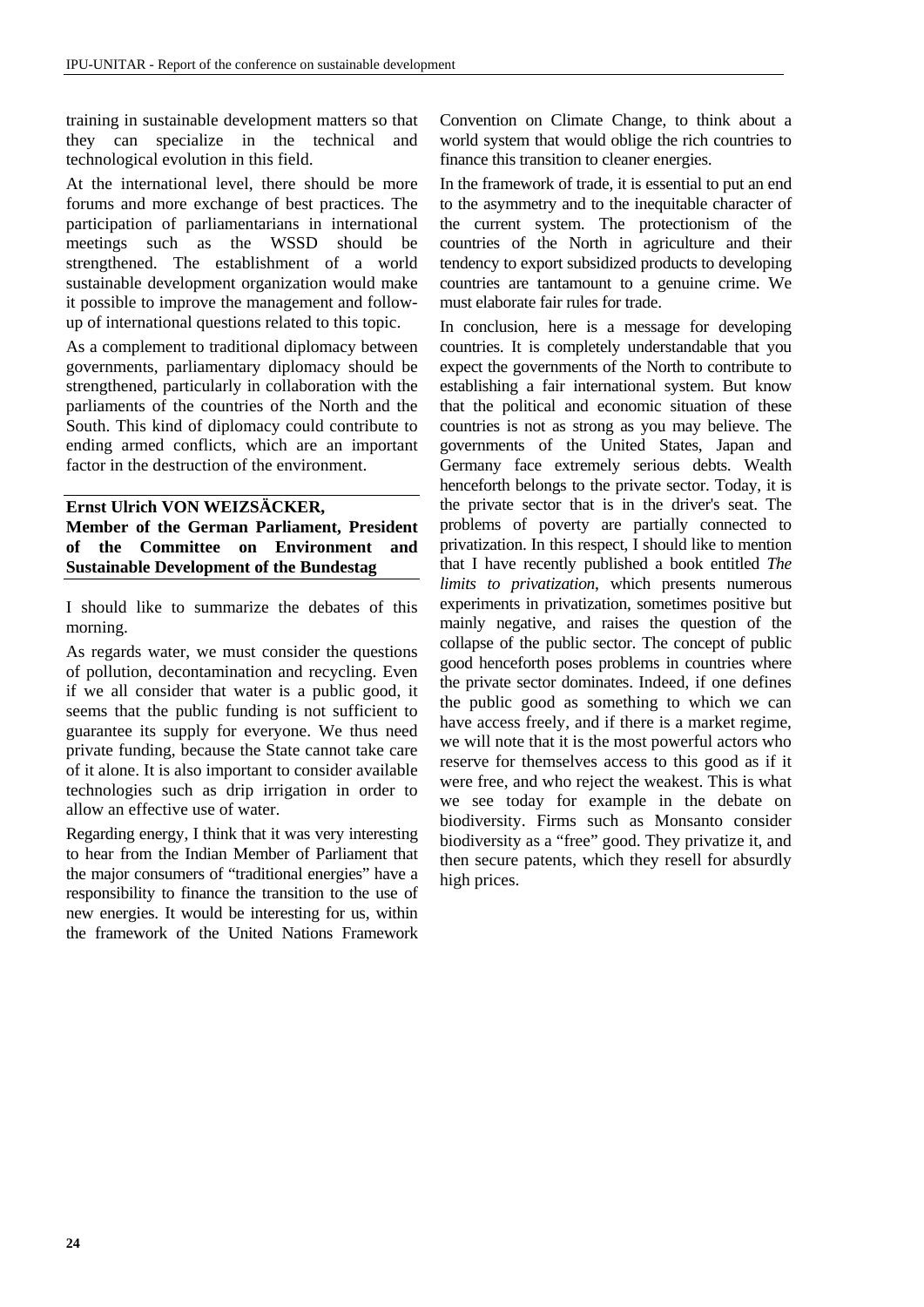# **Strategic planning session**

*Statements by the various partners and experts invited to the conference*

#### **Béatrice SAINT-LAURENT, Project Manager, French Ministry of Foreign Affairs**

I shall speak on behalf of the Minister of Foreign Affairs of France, Mr. Michel Barnier. I would like to thank and congratulate UNITAR and the IPU for having taken the initiative of organizing this meeting. France fully supports this conference, a fact that to my mind reflects the importance it attaches to parliamentary involvement in sustainable development. Today, we must face an environmental and human challenge that is as silent as it is daunting: the global change that is affecting our planet and the split between the societies that make up our world. It is a challenge that calls for awareness on the part of States, of course, but also on the part of all societies.

Development can only be sustainable if it is shared, but also if it is a shared responsibility. In this constant effort for sustainable development, parliamentarians have a fundamental role to play. First of all, in their legislative function they must implement international conventions and ensure that the corresponding principles are reflected at the national level. In their role as shapers of public opinion, they must make the public aware of the stakes of sustainable development and promote local initiatives. Lastly, they can exchange experience at the international level, as for example through IPU events, to channel, share and encourage national sustainable development efforts.

Sustainable development is the only possible response to the challenge of global change and to the environmental and social consequences of unbridled globalization. As you know, France, together with its European partners, is strongly devoted to this challenge. The aim first of all is to strengthen consideration of sustainable development in international institutions, in particular through the idea of a United Nations environment organization. But it is also to put forward a voluntary reduction of greenhouse gas emissions as part of the post-Kyoto process, and lastly to develop scientifically supported international expertise on biological diversity following the international conference that we held in Paris last January, at the United Nations Educational, Cultural and Scientific Organization (UNESCO).

Sustainable development is not a luxury, but the reflection and an extension of our interdependency. I know that UNITAR and the IPU will do everything necessary to ensure institutional followup to this event and to draw up a programme that will be able to meet the needs expressed by parliamentarians here today. I congratulate them and express the certainty that this initiative will contribute to making sustainable development part of everyday reality in our countries and societies.

#### **Félix ONKEYA,**

**Member of the National Assembly of Gabon and President of the Cooperation and Development Commission of the** *Assemblée parlementaire de la Francophonie*

The most recent summit of Heads of State of the French-speaking countries was held last 26 and 27 November in Ouagadougou, and addressed the subject of "the *Francophonie*, a space of solidarity for sustainable development". During this summit, we submitted an opinion to the effect that sustainable development is based on economic development, social equality and environmental protection.

According to this view, the premise for sustainable development would include a series of preconditions such as democracy, good governance, peace, respect for human rights, controlled urban development and demographic growth, poverty reduction, access to education, the eradication of pandemics, food security, the cancellation of the debt and access to credit. Our opinion was included in the conclusion of the summit of Heads of State of the French-speaking countries, which proves that if they mobilize, parliamentarians can make their views heard by world leaders.

The *Assemblée parlementaire de la Francophonie* has developed numerous partnerships, including with the Energy and Environment Agency of the *Francophonie* (IEPF) and the World Bank. We hope that today's meeting will produce a solid basis for cooperation with UNITAR and the IPU.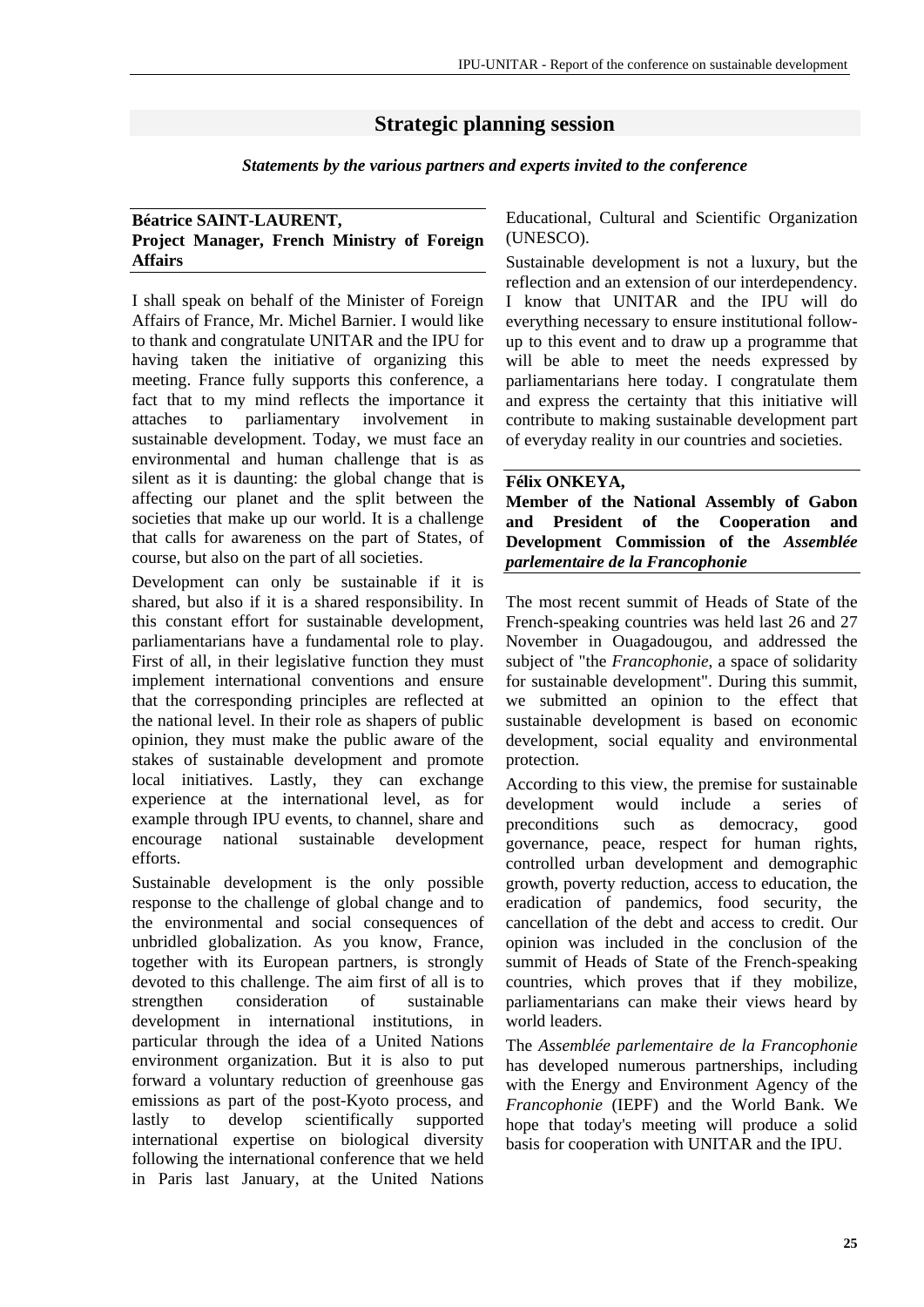#### **Durwood ZAELKE,**

**Director, International Network for Environmental Compliance and Enforcement and representative of the Institute for Governance and Sustainable Development** 

The Institute for Governance and Sustainable Development has had the honour of taking part in planning and needs assessments. Our Institute supports the initiative launched by UNITAR and the IPU, and will take part in its development by drawing up manuals and training materials.

We will provide support for regional meetings that will follow up on this inaugural conference, and would like to take part in the definition of the initiative's strategic orientations.

We also wish to provide continuous support to this initiative through the International Network for Environmental Compliance and Enforcement and our partners such as the United Nations Environment Programme (UNEP), the Organisation for Economic Co-operation and Development (OECD), the World Bank, the Governments of the Netherlands and Canada and many others. Parliamentarians must have more weight at the international level, and must bring forth a message of hope with regard to sustainable development.

#### **Scott HUBLI, Director, Governance Programme, National Democratic Institute**

The National Democratic Institute (NDI) seeks to promote the role of parliamentarians in international processes. I would like to present five lessons that we have learned from our experience in this field. First, capacity-building for parliamentarians requires more than just conferences or workshops. For several years, we have seen the number of parliamentary networks mushroom. These networks are important, as they make it possible for parliamentarians to exchange ideas. However, if the international community is not receptive to them, there is the risk that parliamentarians will spend a lot of time in this kind of meeting, away from their constituencies, without having any real international impact. Parliamentarians may also be frustrated once they return to their parliaments, as they have neither the means nor the tools with which to implement the ideas discussed at such forums. It will thus be important when developing this initiative to think about which democratic institutions are necessary to ensure the concrete implementation of the project. Secondly, there is a logical partnership between governance institutions and groups that aim to promote good governance in sustainable development. Democracy and governance practitioners have resources available, and they should be used. Thirdly, it is important to underscore the significance of subregional parliamentary networks and of how subregional bodies can work together, which makes it possible to pool resources. Fourthly, support for parliamentarians is more effective when it goes hand in hand with initiatives for communication, awareness and education. I think that sustainable development policies cannot be effective if they are not politically sustainable. This combined approach is the most effective one. Fifthly, the parliamentarians of the developed countries must bring pressure to bear on international institutions to play a more important role. It would no doubt be easier for these parliamentarians to ask for stronger participation and capacity-building than it would be for their counterparts in the developing countries.

In conclusion, I would like to express my support for the initiative taken by UNITAR and the IPU.

#### **Etienne GONIN,**

#### **Associate Information Officer, Division of Technology, Industry and Economics, United Nations Environment Programme**

You as parliamentarians are the voice of the people. Without your involvement to ensure the effective implementation of international agreements and to translate their contents into national legislation, a large number of instruments would be dead letters. That is why we are working actively to build your capacities. Parliamentarians can form pressure groups and work in coordination with various international actors.

We would like to strengthen our cooperation with international partners and support regional initiatives so as to provide the necessary tools for the promotion of sustainable development. For example, we have several programmes supporting NGOs in numerous countries. We are also organizing workshops and supporting the development of national and regional parliamentary networks, and we hope to organize information and awareness meetings within parliaments so as to integrate environmental matters into public policy.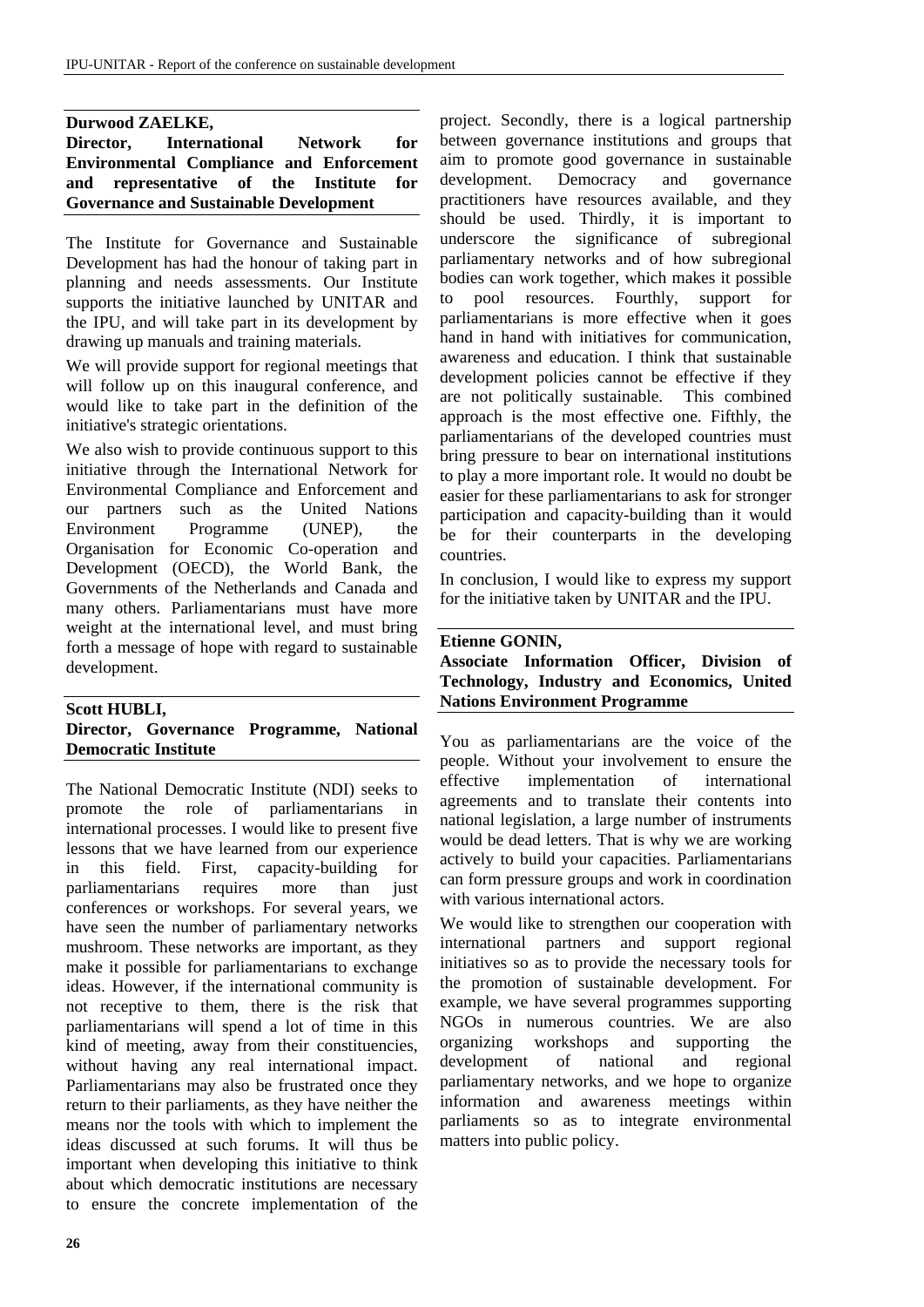# **Janos PASZTOR,**

#### **Director, Sustainable Development Programme, Secretariat of the United Nations Framework Convention on Climate Change**

Two framework agreements have been adopted by the parties as part of the United Nations Framework Convention on Climate Change process. The first relates to education, training, public awareness, participation and international cooperation (Article 6 of the Convention). In addition to that article, a framework programme of action reviews the roles of governments, NGOs and intergovernmental organizations. Unfortunately, no direct mention is made of the role of parliamentarians. This is perhaps due to the fact that when the programme of action was adopted, there were few parliamentarians present. However, there is no opposition to the participation of parliamentarians; quite the contrary.

I hope, indeed, that thanks to the initiative taken by UNITAR and the IPU it will be possible one day to reach a critical mass of parliamentarians interested in these questions. This would foster the effective implementation of Article 6 of the Convention. We very much hope to be able to cooperate in the joint UNITAR-IPU initiative.

#### **Peter BRIDGEWATER, Secretary General of the Ramsar Convention**

This conference provides us with a golden opportunity to work together with parliamentarians. Indeed, the national delegations that we usually meet are generally composed of representatives of the executive branch or of the national bureaucracy.

The Ramsar Convention has three pillars of action. The contracting parties are committed to ensuring rational use of wetlands, to designate wetlands of national importance with management programmes and to develop international cooperation. There are at present 145 contracting parties; there are currently 1,428 national Ramsar wetland sites. Ours is the most extensive network of protected areas on Earth. What is meant by sustainable use of wetlands? This refers to the sustainable use of the environmental services of wetlands for the benefit of humans and of biological diversity. Achieving this objective requires the involvement of the greatest possible number of actors in the field. Parliamentarians play a key role as a liaison between government and the people.

The Ninth Conference of the Parties will be held in November 2005 in Kampala, Uganda. I am hoping that numerous parliamentarians will be in attendance. At the next meeting of the Convention's Standing Committee, I will invite governments to ensure that their national parliamentarians attend the Conference. It will no doubt be necessary in the future to train parliamentarians as part of the efforts to ensure a better composition of the delegations.

#### **Rainer ENDERLEIN,**

**Secretary of the Convention on the Protection and Use of Transboundary Watercourses and International Lakes of the United Nations Economic Commission for Europe** 

If you are wondering why the United Nations Economic Commission for Europe (UNECE) is represented at this conference, I will explain that among our 55 Member States, five are among the poorest in the world. A third of our population lives in areas suffering from water shortages, and one person in seven has no access to clean water. The water problems encountered in Europe are for the most part transboundary problems; hence the need for governments to prevent related conflicts. Numerous international agreements have been adopted on water and atmospheric resources, or on the environment in general. It is now crucial for governments to translate these international principles into national legislation. We must also have the courage to face new challenges, such as the analysis of ecosystems and the services that they provide. Lastly, the various actors responsible for the implementation of the agreements must be active participants in the negotiations; this is true in particular for parliamentarians, who are too often left on the sidelines.

UNECE is working with the 24 United Nations organizations dealing with water. We also work with the signatories of the Ramsar Convention. We hope to contribute to the UNITAR-IPU project at the European level, in particular through our training workshops, which we would like to open up to parliamentarians.

#### **Raynell ANDREYCHUK, Senator, Senate of Canada, and member of Parliamentarians for Global Action**

At Parliamentarians for Global Action (PGA), we have worked hard on sustainable development. When our parliamentarians meet, we always write up a plan of action signed by all parliamentarians,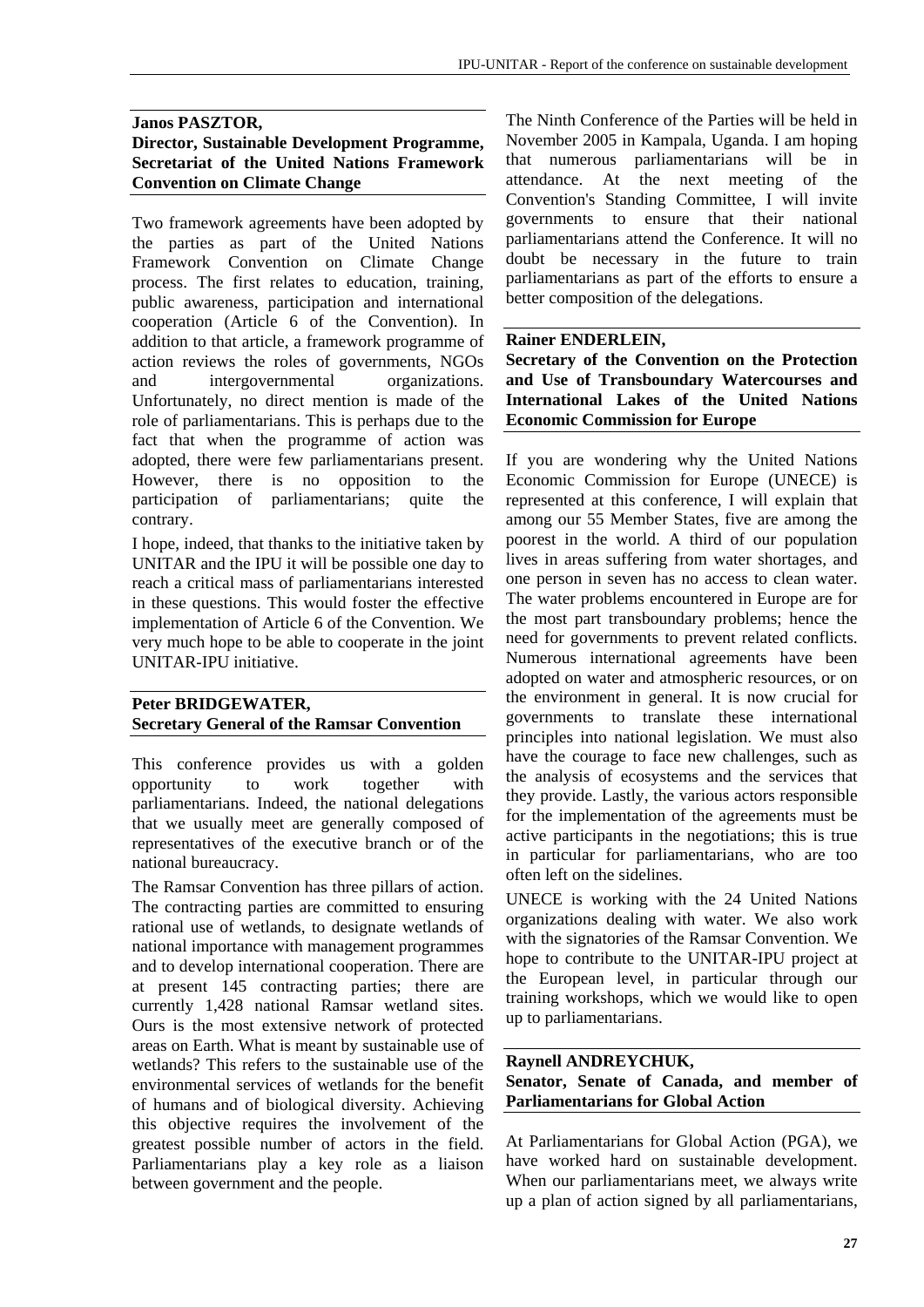in which they explain what actions they personally will take.

In these plans of action, PGA also sets out what it will do and what it expects from international organizations and governments. Within PGA, we believe that it is critical to establish partnerships and to network to ensure the implementation of international agreements. When we come together, we have numbers on our side.

Parliamentarians must be involved in the negotiation and ratification of these agreements, but also in their implementation. We must set deadlines and work in favour of the implementation of conventions; good political will is clearly not enough. One of PGA's strategies is to work with local governments.

#### **Ernst Ulrich VON WEIZSÄCKER,**

#### **Member of the German Parliament, President of the Committee on Environment and Sustainable Development of the Bundestag**

Instead of repeating what has already been said, let me try to link what had been previously said to a topic tacitly hovering over all debates on sustainable development these days. It is, as you may guess, the phenomenon of globalisation, that was systematically addressed by the ILO World Commission on the Social Dimension of Globalization. I had the honour of being a member of that Commission.

I seem to observe a sense of frustration and impatience, notably among representatives of developing countries. They do not see much progress with regard to financing the MDGs. At international meetings, they meet with government representatives from the North, who express their full sympathy with the demands of the South but who say that it is extremely difficult to find the necessary money.

Public budgets have deep deficits in most OECD countries. Let me now say why. We discussed this at the World Commission. In the past 10 or 15 years, taxation of the rich and corporations systematically went down year by year. The wealthy simply pointed at countries with lower tax rates and threatened to go abroad unless domestic rates were reduced. And there is always a country with lower rates. This leads to a downward spiral.

The surprising thing is that this downward spiral is a new phenomenon. It began only after 1990, and is one facet of globalization. That year, as we know, was a watershed year. It marked the end of the cold war. We were all very happy about it at the time. But soon we realized that capitalism

changed its face after the cold war was over. The fierce rivalry between communists and our system of a democratic free market economy had made it a high priority for the wealthy to keep their countries firmly in the Western camp. This made them tolerate high taxes on high incomes, on property and on corporations. And it made it reasonably easy for governments and parliamentary majorities to run their countries, because there was a strong sense of solidarity, and money was there for redistribution.

To a certain extent, ODA had a similar political motive: it was meant to dissuade developing countries from going communist. After 1990, that motive vanished, and we saw a systematic erosion of ODA.

Democracy, as you all know, is based on the "one person – one vote" principle. The new global market situation, by contrast, is rather characterized by a "one dollar – one vote" principle. Markets are not by themselves supportive of democracy and parliaments. Market actors *were* supportive of us during the cold war, but now have lost much of their motivation. Governments and parliamentary majorities going for redistribution are presently considered a nuisance by the wealthy, if not an enemy. We as parliamentarians should see this shift with a degree of alarm.

Let me now try to outline a few thoughts about how to deal with the new situation.

Let me begin with a vision. As I see it, we need a vision of a good balance between public and private goods. We need them both: Markets and the private sector produce efficiency, innovation, and wealth. But by their very nature, they favour high achievers and the rich. The weak are dependent on the State. In simplified language, markets are good for the strong, while the State is good for the weak.

In addition to this good balance, we need a system of global rules which is respected by all actors of the private sector. In a situation of global competition between countries, it becomes much more difficult for the State to defend the weak because attracting high achievers can be the most promising strategy for increasing wealth in a given country. If we want to enable States to care for the weak, we may need a system of global governance that induces all countries to respect rules of fairness. Corporations should not be allowed to choose the location of their investments based on how weak the regulations are.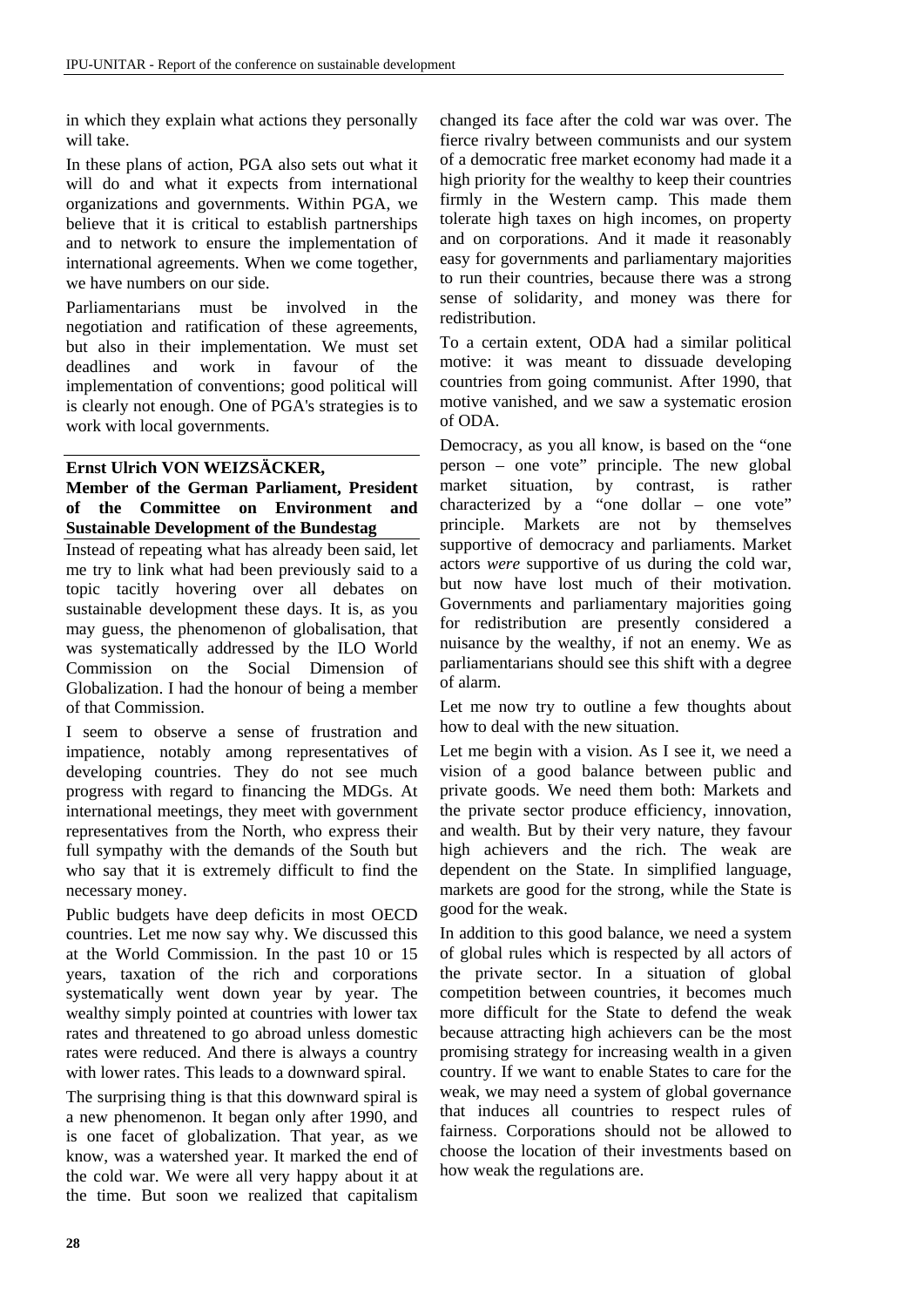Unfortunately, the present system of global governance, the United Nations system, is remarkably weak itself when confronting the giants of the corporate world. The strongest United Nations institution aside from the Security Council is the WTO, but that is the organization that promotes free trade, which once again tends to benefit high achievers, certainly not the weak.

I note with satisfaction that the corporate world has by itself assumed responsibility, both with regard to the environment and to the weak. The term for this is corporate social responsibility, or CSR. But we are well aware that much of CSR is window dressing. How can we find out whether CSR is serious or is intended merely as lip service? Parliaments will find it difficult to judge. We need partners who have easier access to the relevant information. Here I am thinking of civil society organizations (CSOs), that take a closer look at companies, including their networks of suppliers. The presence of CSOs makes it a lot riskier for corporations to violate human rights or destroy the environment.

We should be heading for new alliances between democrats in parliament and democrats outside, notably in the CSOs.

To give you just one example of how such alliances can work, let me mention a scheme introduced in the Netherlands in 1997. It provides a substantive tax advantage for funds committed to ecological and related objectives, in addition to the classical motive of high returns on investment. The scheme has elicited an increase of 2000 percent, from  $\text{\textsterling}333$  million in 1997 to  $\text{\textsterling}7.1$  billon in 2002, of socially responsible savings and investment (SRI). This amounts to a strong signal to capital markets not only in the Netherlands but also abroad. I do hope that other parliaments around the world will join the pioneers in the Netherlands in offering such advantages.

Let me close by indicating the kind of alliances that I see as carriers of justice and proponents of sustainable development. I am thinking of:

- International parliamentary alliances, with the IPU, Parliamentarians for Global Action, Global Legislators for a Better Environment (GLOBE) or "e-Parliament" working as a catalyst;
- Alliances involving the United Nations family including, UNITAR;
- Alliances including well-meaning governments, such as our French hosts, or the Governments of Finland and Tanzania, that have launched the Helsinki Process;
- Alliances involving CSOs.

Any such alliance will help send a signal to the corporate world and the financial sector that democracies and their people have not given up fighting for justice, sustainable development and a healthy environment.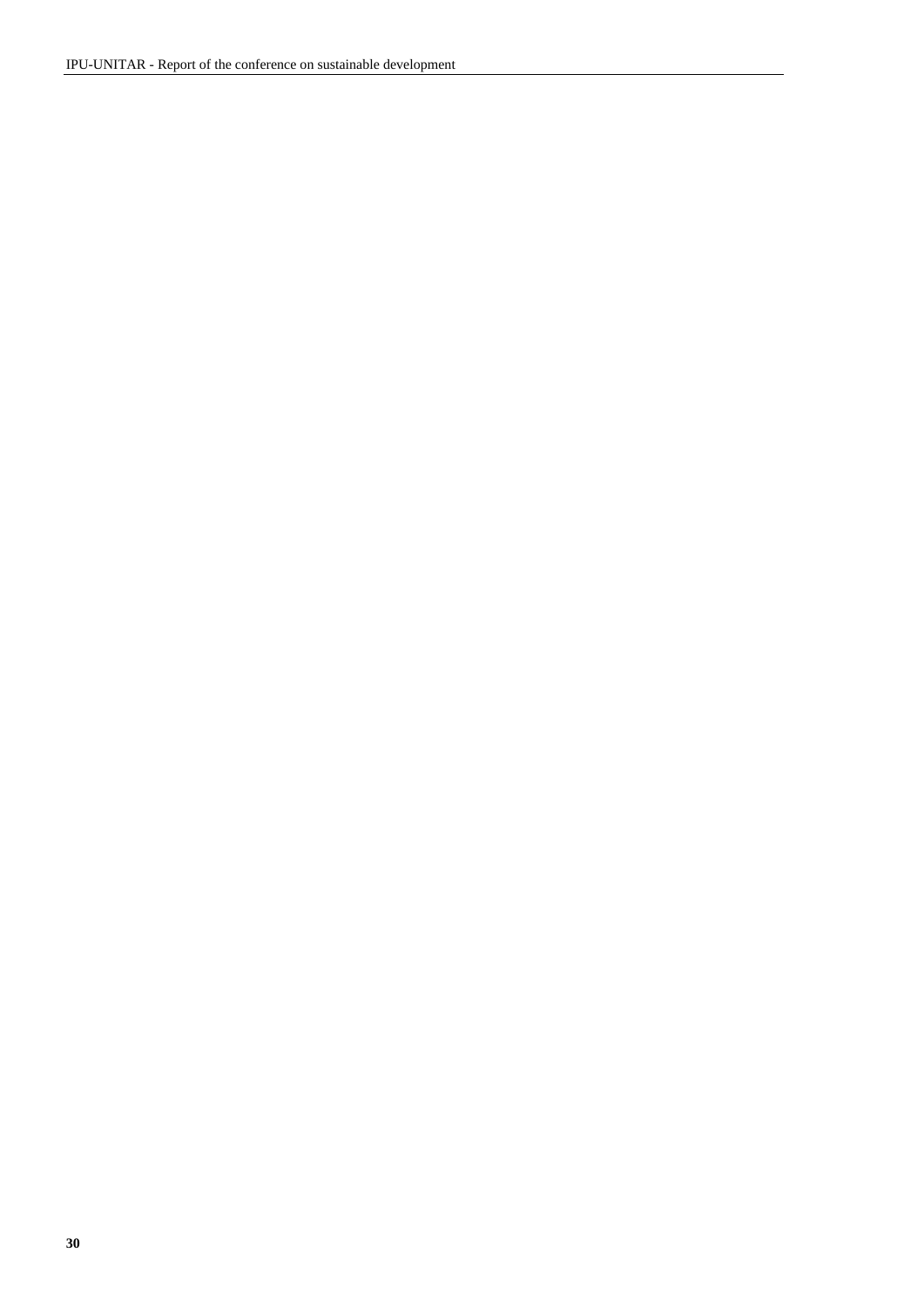### **Closing session**

#### **Martin CHUNGONG, Director of the Division for the Promotion of Democracy, Inter-Parliamentary Union**

I should like to warmly thank you all for your participation in this conference. We held very indepth discussions, and it would be pretentious on my part to try to sum up all that was said. Nonetheless, it is my duty to ensure that we have grasped the importance of your statements so that we can support you in your future endeavours.

It has been said time and time again that parliaments have an important role to play internationally in ensuring sustainable development. The Chairman suggested previously that the question of the role of parliamentarians should be addressed during the forthcoming Second World Conference of Speakers of Parliaments, which will be held in New York next September. I think that is an excellent idea, and I will personally mention it when I return to Geneva.

I listened with great interest to the discussions that took place over the past two days. Our objective was to establish priorities for our initiative, and the wealth of proposals that were made during the debates will make it possible for us to do so. Allow me to set out a few which I believe may be particularly effective in building the capacity of parliamentarians for sustainable development:

- Parliaments must have more information on environmental protection and sustainable development;
- Parliamentarians need greater support to draw up laws that promote sustainable development;
- The participation of parliamentarians in drawing up international legislation should be strengthened;
- Exchanges of views, experiences and best practices between parliaments should be strengthened;
- Parliamentarians should raise awareness in public opinion of sustainable development;
- Links should be strengthened between parliaments and other actors such as universities, NGOs, civil society and the private sector;
- Networking among parliaments should be strengthened, in particular using new technologies;
- There must be stronger parliamentary democracy.

On behalf of the IPU, I would now like to respond to a number of questions that were raised and to present the way in which we would like to work with UNITAR in the future. It is not an aim of this conference to set up new structures or mechanisms, but rather to strengthen those that already exist. I would refer for example to the standing committees of the IPU, which may be used to share knowledge and exchange best practices.

At this very moment, we are holding a meeting of parliamentarians in Geneva with the aim of ensuring a parliamentary follow-up to the work of the WTO; we also plan to strengthen exchanges of best practices between the sustainable development committees of the various parliaments. The IPU is also proposing to strengthen its training programme. A pilot programme is under way in Nigeria, and we hope to be able to extend it soon to other countries. We think that it is important to establish rules for sustainable development, but it is also indispensable for parliamentarians to maintain their independence from governments so that they are able to play their role in the system of checks and balances.

In the coming days we will establish priorities based on your suggestions and will work to draw up a programme of activities with UNITAR. I must say that I was extremely impressed by the support of the different partners, including UNECE, NDI, Globe and UNEP, and I thank them. I would also like to thank the organizers, and the international relations service of the Senate in particular. Lastly, thanks also go to the interpreters for their work.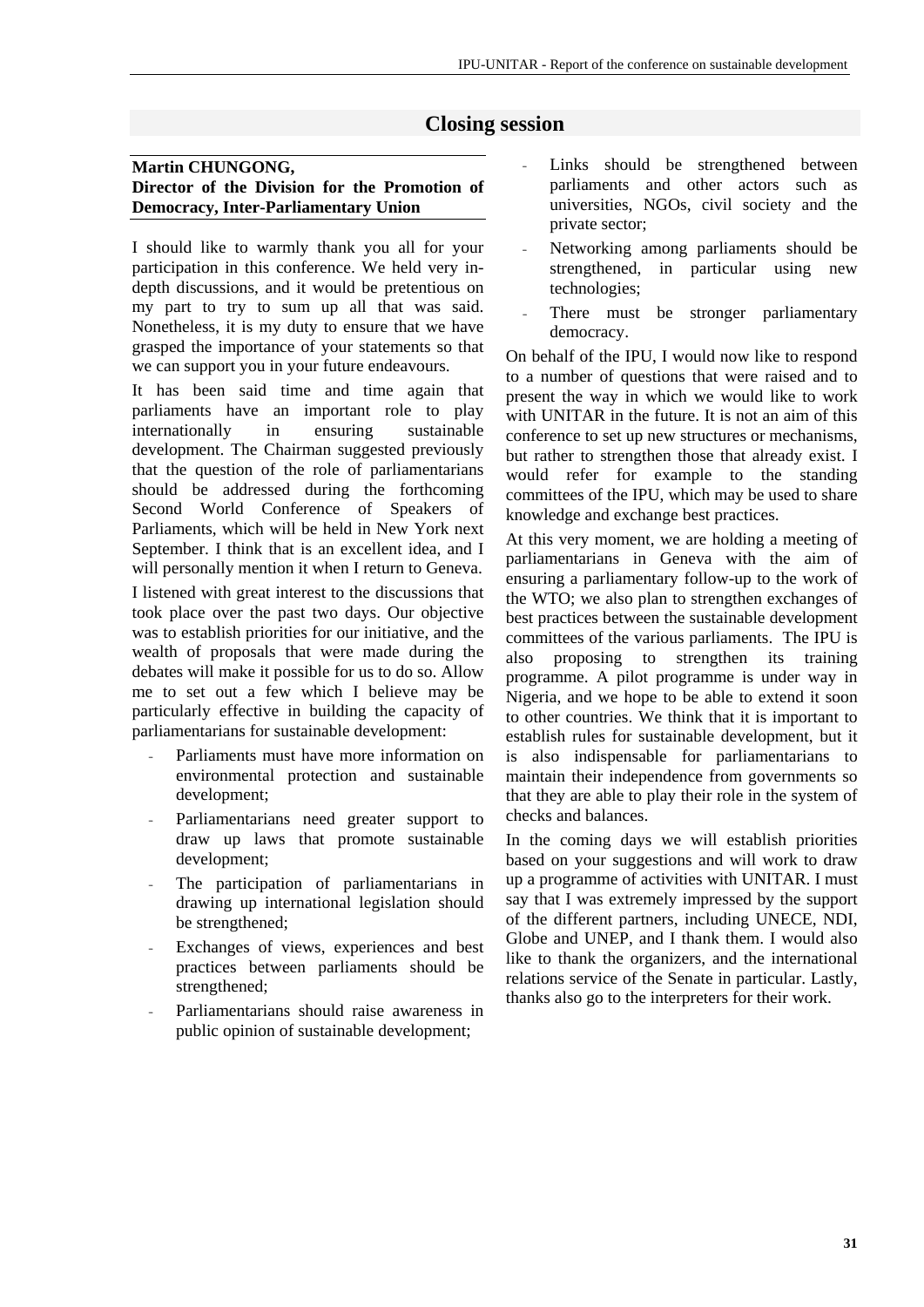#### **Marcel BOISARD, United Nations Assistant Secretary-General, Executive Director of UNITAR**

The problem of sustainable development inevitably concerns members of parliament. It is a serious, urgent and global problem. Members of parliament know better that me what they have to do, but I think that future action will take place at two levels. At the national level, members of parliament can act through traditional parliamentarian methods, such as inquiry, consideration in subcommittees, reports or pressure on the executive. For this, members of parliament must have the possibility of conducting independent analyses, which could constitute a problem for the less developed countries. Members of parliament will have to tackle many questions of a technical nature. This means that they will need assistance and that it will be necessary for them to find the best ways of communicating and networking.

As previously said, sustainable development is not a popular concept because it involves sacrifices. In industrialized countries, we can consider these sacrifices, but what can we say about countries in which people live on one or two dollars a day and where there are much more urgent priorities, such as survival itself, for example? It is thus necessary to find original methods to help members of parliament in their task of promoting sustainable development, for example through research into methodologies and training subjects.

At the international level, this may be a question of organizing information sessions before major events. Some already exist. Indeed, every year, for the opening of the United Nations General Assembly in New York, the Danish Government asks our office to carry out a one-week training session for members of parliament who are part of the national delegation. Obviously, it is for governments to make such decisions, but I am mentioning this example to show you how UNITAR can concretely contribute to training members of parliament.

This event was called an inaugural conference because its aim is to open up new perspectives. We already have several ideas, which will now have to be discussed and implemented with our partners.

It is particularly advisable to train members of parliament so that they can include environmental and sustainable considerations in national constitutions. It is also important to tackle the questions of water, climate change and trade. In this spirit, UNITAR may consider organizing training seminars with the WTO. Our purpose, however, is not to favour passive education and a one-way transmission of knowledge, but rather to develop participative training. We propose for example to organize workshops on specific subjects relating directly to national and regional priorities.

To conclude, I have to say that we will go back to Geneva satisfied, impressed and grateful. Your willingness to participate taking on the huge challenge that is sustainable development is for us a source of comfort and motivation. Several training initiatives already exist in the field of sustainable development, and our purpose is to find synergies between these diverse initiatives. This is the reason why we agreed with the IPU to design a programme based on three main pillars: the use of existing mechanisms, the creation of synergies between all existing initiatives, and the concrete and practical training of members of parliament.

This inaugural meeting is taking place at just the right time, when international relations are evolving and sustainable development is a priority. There will be no sustainable development without a struggle against poverty and without greater justice between peoples. I join my colleague from the IPU in thanking the interpreters, our partners in the French Senate, the French foreign office which helped us financially, and I should add the IPU itself. I would like in particular to mention th excellent organization of this event, the kindness of the staff of the Senate and the quality of the speakers. We were happy to work with the IPU, whose organizational capacity is quite remarkable.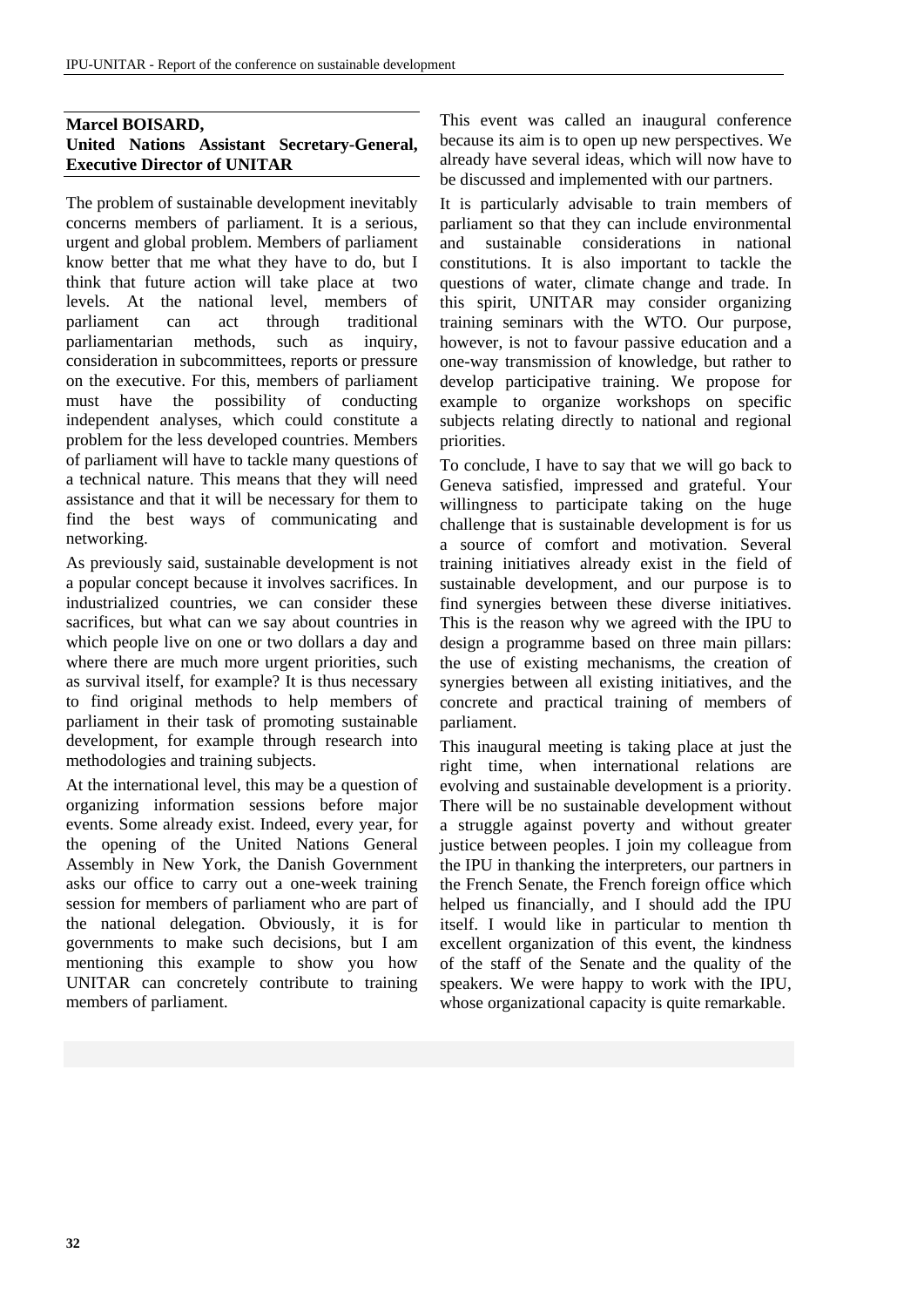# **Contacts**

|              | Headquarters:                          | Office of the Permanent Observer of the Inter- |
|--------------|----------------------------------------|------------------------------------------------|
|              | <b>INTER-PARLIAMENTARY UNION</b>       | Parliamentary Union to the United Nations      |
|              | Chemin du Pommier 5                    | 220 East 42 <sup>nd</sup> Street, Suite 3002   |
|              | Case postale 330                       | New York, N.Y. 10017                           |
|              | CH-1218 Le grand Saconnex/Geneva       | Tel.:+1 212 557 58 80                          |
|              | Tel.: $+41$ 22 919 41 50               | Fax: +1 212 557 39 54                          |
|              | Fax: $+41$ 22 919 41 60                | E-mail: ny-office@mail.ipu.org                 |
|              | E-mail: postbox@mail.ipu.org           | http://www.ipu.org                             |
|              | http://www.ipu.org                     |                                                |
|              | <b>UNITAR Street Address:</b>          | <b>UNITAR Postal Address:</b>                  |
|              | <b>International Environment House</b> | <b>UNITAR Palais des Nations</b>               |
|              | Chemin des Anémones 11-13              | CH - 1211 Genève 10                            |
|              | CH - 1219 Chatelaine/Geneva            | Tel.: +41 22 917 8455                          |
|              |                                        | Fax: +41 22 917 8047                           |
|              |                                        | http://www.unitar.org                          |
| <b>NITAR</b> |                                        |                                                |
|              |                                        |                                                |
|              | Sénat                                  |                                                |
|              | Palais du Luxembourg                   |                                                |
|              | 15, rue de Vaugirard                   |                                                |
|              | F - 75291 Paris Cédex 06               |                                                |
|              | Tel.: $+331$ 42 34 20 00               |                                                |
|              | Fax: $+331$ 42 34 26 77                |                                                |
|              | E-mail: Webmaster@senat.fr             |                                                |
|              | http://www.senat.fr                    |                                                |
|              |                                        |                                                |